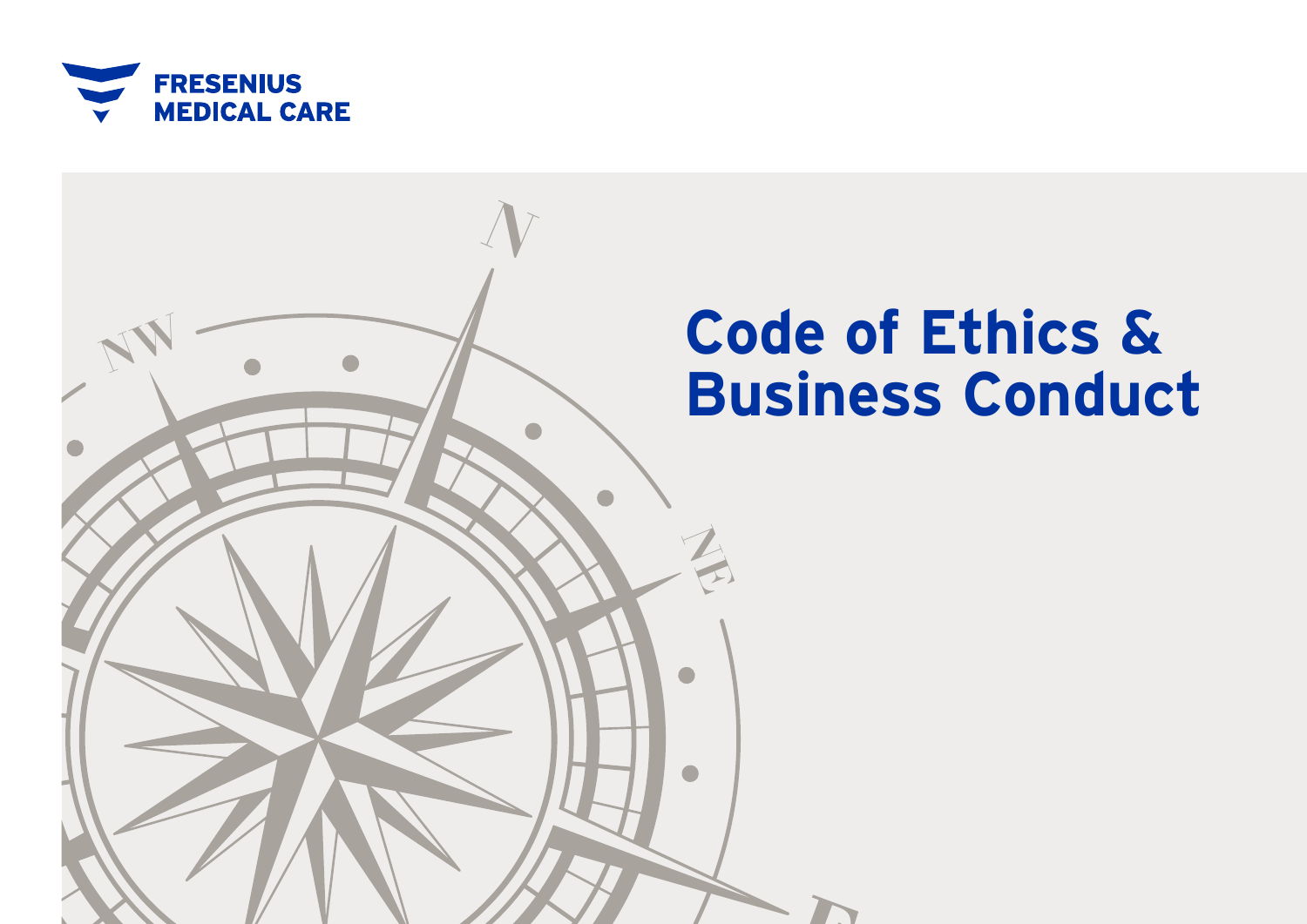## **Table of Contents**

## **Applicability of the Code of Conduct Introduction 1.0 Our Global Values 2.0 Our Business** 2.1. Patient Care 2.2. Quality and Innovation **3.0 Our People** 3.1. Respecting Human and Labor Rights 3.2. Inclusion and Diversity 3.3. Discrimination- and Harassment-free Work Environment 3.4. Qualifications **4.0 Our Behavior** 4.1. Anti-Corruption 4.2. Anti-Money Laundering 4.3. Trade Governance

|    | $17 \pm 5.0$ Our Information |
|----|------------------------------|
| 16 | 4.6. Conflicts of Interest   |
| 15 | 4.5. Supplier Selection      |
| 15 | 4.4. Competing Fairly        |

| . . | 3.0 Cui illioilillution         |
|-----|---------------------------------|
| 18  | 5.1. Accurate Books and Records |
| 18  | 5.2. Billing Practices          |
| 18  | 5.3. Privacy and Personal Data  |
| 19  | 5.4. Protection of Confidential |
|     | Information and Trade Secrets   |
| 19  | 5.5. Intellectual Property      |
| 20  | 5.6. No Self-Dealing            |

5.7. Insider Trading

## **6.0 Our Communications**

- 6.1. Information Requests from Governmental Authorities
- 6.2. Communication with the Media
- 6.3. Advertising and Promotion
- 6.4. Use of Social Media
- 6.5. Political Activities

| 25 |      | <b>7.0 Our Responsibilities as a</b><br><b>Corporate Citizen</b> |
|----|------|------------------------------------------------------------------|
| 26 | 7.1. | <b>Environmental Protection</b>                                  |
| 26 | 7.2. | <b>Donations and Sponsorships</b>                                |
| 27 |      | <b>8.0 Our Compliance</b>                                        |
| 28 | 8.1. | Overview                                                         |
| 28 |      | 8.2. Policies                                                    |
| 29 | 8.3. | Training                                                         |
| 29 | 8.4. | <b>Reporting Potential Violations</b>                            |
| 30 | 8.5. | Compliance Officers - Support                                    |
| 30 | 8.6. | <b>Our Expectations and Your</b>                                 |
|    |      | Responsibilities                                                 |

## **Contact Information**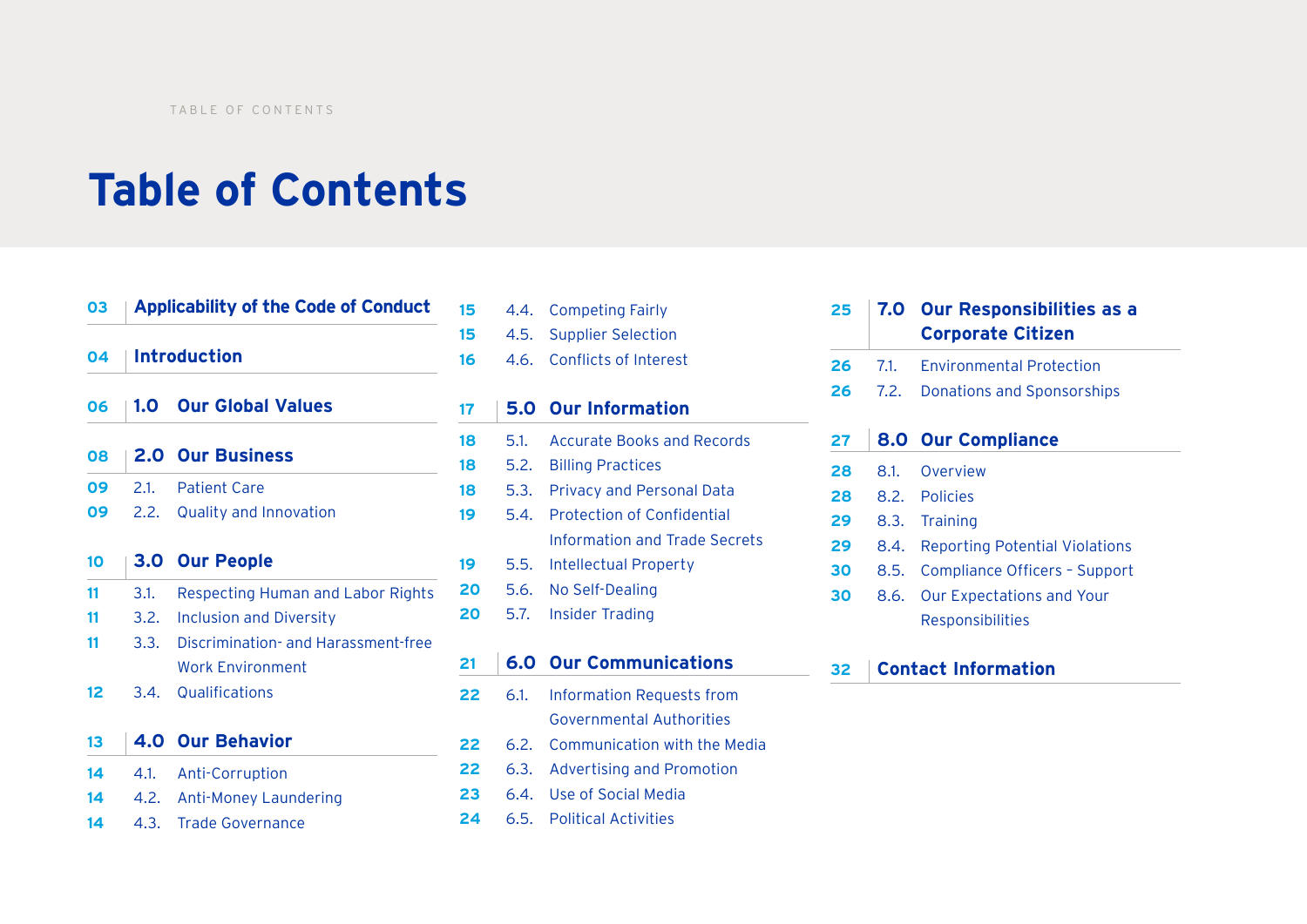# **Applicability of the Code of Ethics and Business Conduct**

*This Code of Ethics and Business Conduct ("Code") applies to everyone, including officers, directors, employees, contract workers, and agents of Fresenius Medical Care and its direct and indirect majorityowned or controlled affiliates worldwide.*

*We supplement the general principles in this Code with more specific policies that address specific situations or all applicable local laws. If a local law or policy conflicts with our Code, you should contact your Legal and/or Compliance Department.*

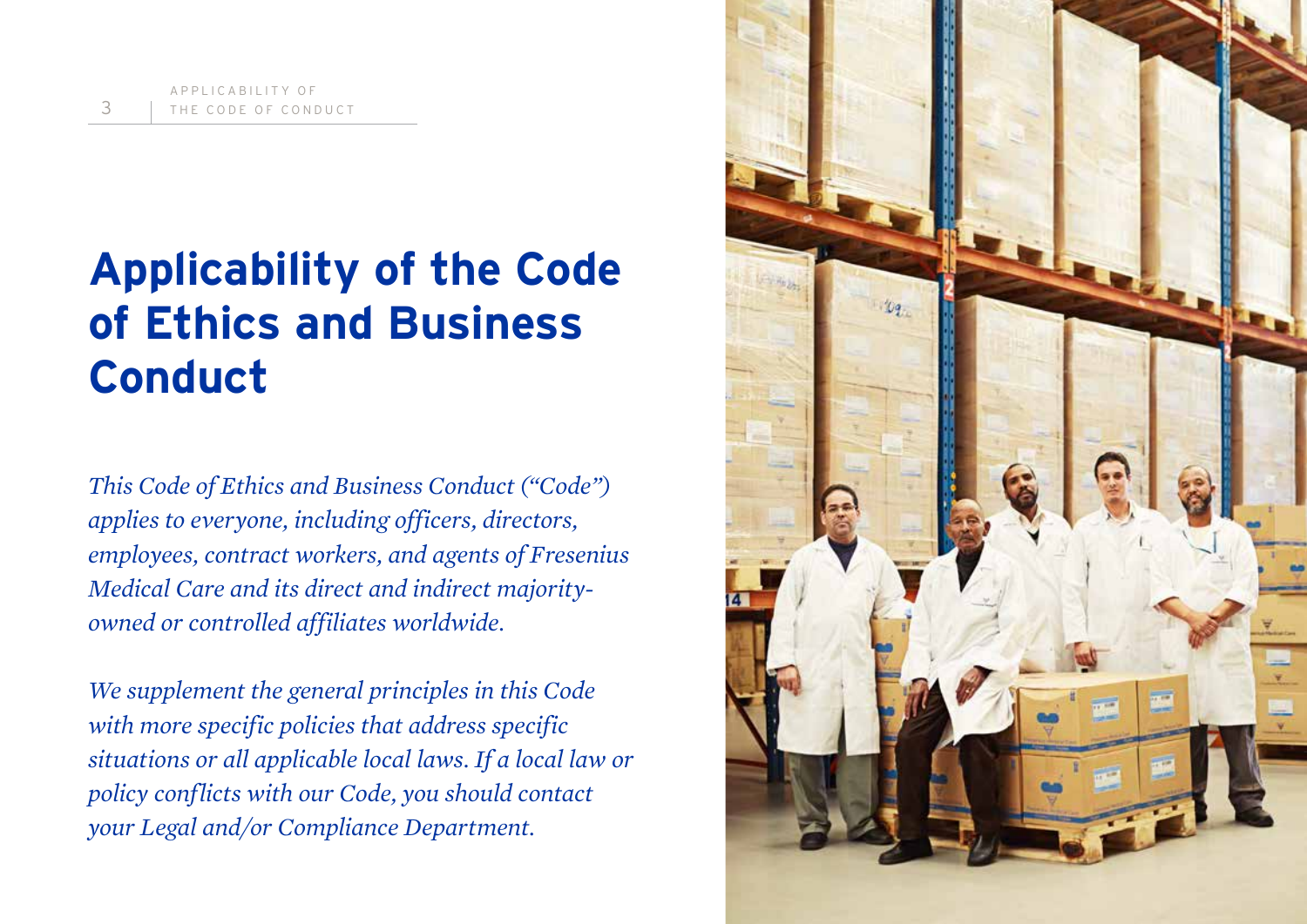# **A Message from Fresenius Medical Care Management**

*Every day, we strive to improve the lives of our patients through superior services and products. Our patients, employees, customers, and investors, as well as all other stakeholders, trust us to produce services and products that are of the highest quality and to conduct business with honesty, integrity, and respect for human rights and the interests of our employees. Our continued success and reputation depend on our commitment to the highest standards of behavior.*

## **This Code of Ethics and Business Conduct strives to outline our common principles.**

Patients are our top priority. Providing them with superior quality services and products is the responsibility of everyone within Fresenius Medical Care. We pledge to treat all patients with dignity and respect and to act ethically, fairly, courteously, competently, and in a timely manner.

We are committed to promoting inclusion and diversity and to providing a safe, healthy, fair, and productive workplace for our employees, and we expect the same from our business partners. We do not tolerate discrimination, harassment, or retaliation.

We are dedicated to conducting and growing our business in a legal and ethical manner consistent with our global values and international human rights standards. Our business is highly regulated and subject to several complex laws. Failure to comply with the law, this Code, or Company policy could expose Fresenius Medical Care or individuals to fines, loss of licenses, sanctions, or damage to our reputation. We must take compliance seriously, and we must do so as a team by following this set of common principles.

Our long-term success depends on every individual complying with this Code, laws, and policy in all aspects of our business. If we work together as a team and support one another in this effort, we can set the standard in our industry for medical quality, regulatory compliance, and ethical business performance.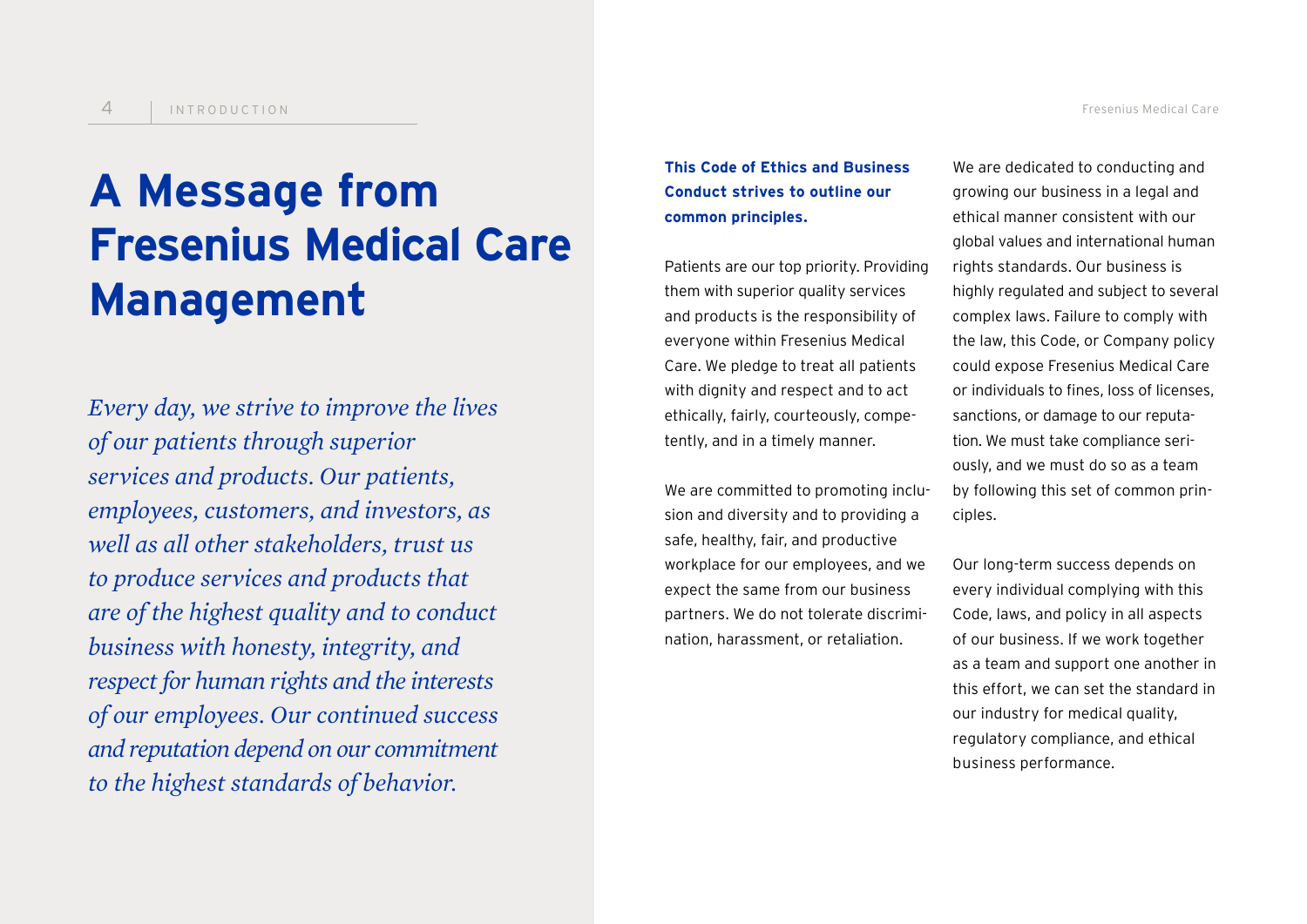## **Our Vision**

## *Creating a future worth living. For patients. Worldwide. Every day.*

Decades of experience in dialysis, innovative research, the global leader in dialysis services and products – that is Fresenius Medical Care.

Patients with kidney disease can now look ahead with much more confidence thanks to our innovative technologies and treatment concepts. We give them a better future, one that offers them the best possible quality of life. We use the increasing demand for modern dialysis methods and work consistently to enhance the Company's growth. Together with our employees, we focus on pursuing strategies that will enable us to uphold our technological leadership. As a vertically integrated company, we offer products and services for the entire dialysis value chain.

The highest medical standards are our benchmark. This is our commitment to our patients, our partners in the health care system, and our investors, who trust in the reliable performance and the future of Fresenius Medical Care.

## **Our Mission**

*We provide the best possible care. Sustainably in diverse healthcare systems. For a growing number of patients around the world.* 

Fresenius Medical Care achieves optimal sustainable clinical, quality, and technological standards in patient care through our commitment to developing innovative products and therapies.

The unique position of Fresenius Medical Care builds on many years of professional experience and continual innovation. Accordingly, the focus of our research and development effort is to maintain the technological and clinical edge needed to create innovative products and enhanced therapies. Our employees are united in our commitment to providing high quality products and services and bringing the optimal sustainable medical and professional practices to patient care.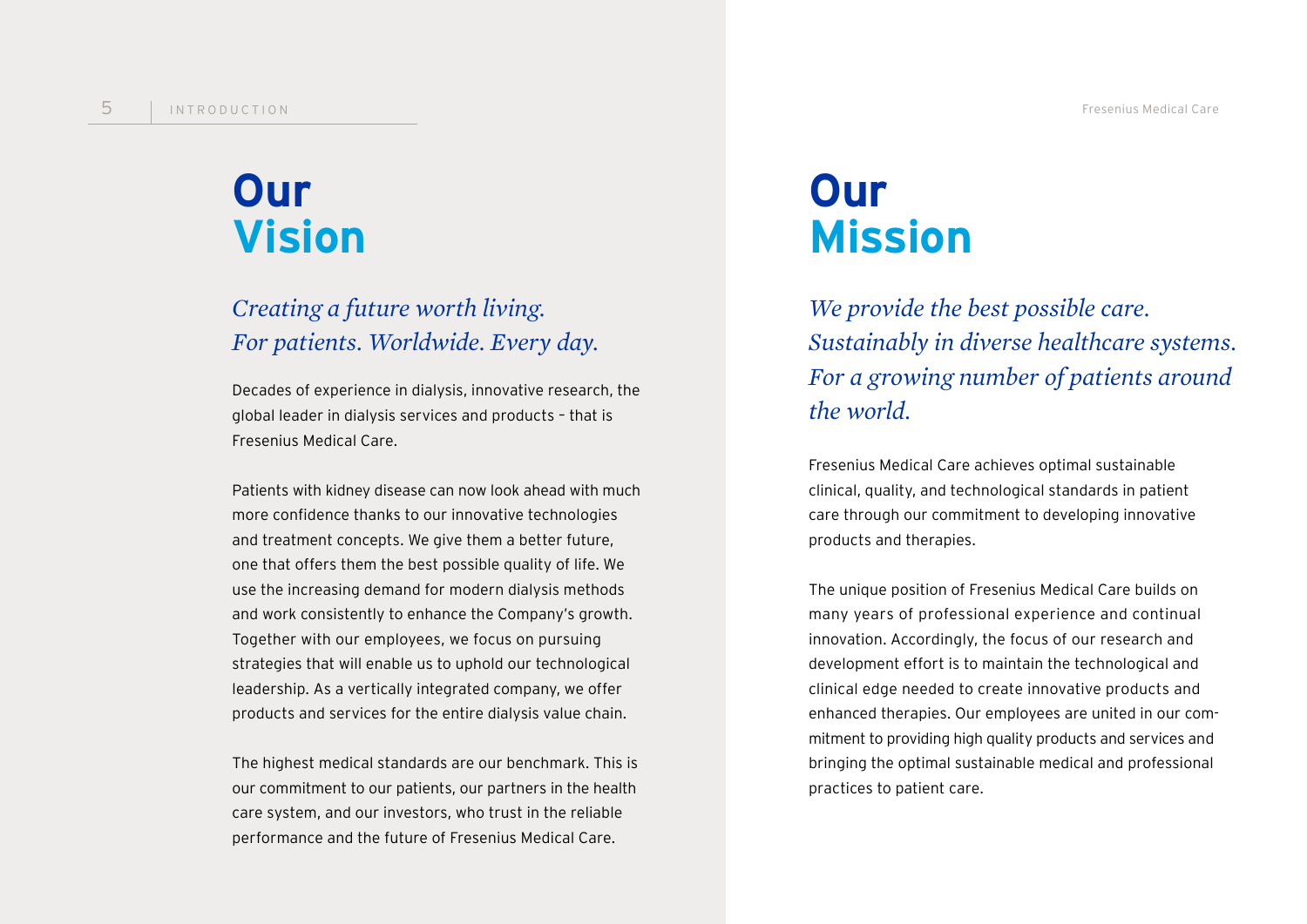6 OUR GLOBAL VALUES Fresenius Medical Care

## **1.0 Our Global Values**

*We value being collaborative, proactive, reliable, and excellent. These values support our mission to develop high quality products and services, to have a positive impact on the health and wellbeing of patients, and to lead Fresenius Medical Care towards a successful, sustainable future. Our Global Values reflect our Company culture and they connect, encourage, and guide us to think and act as one global Company.*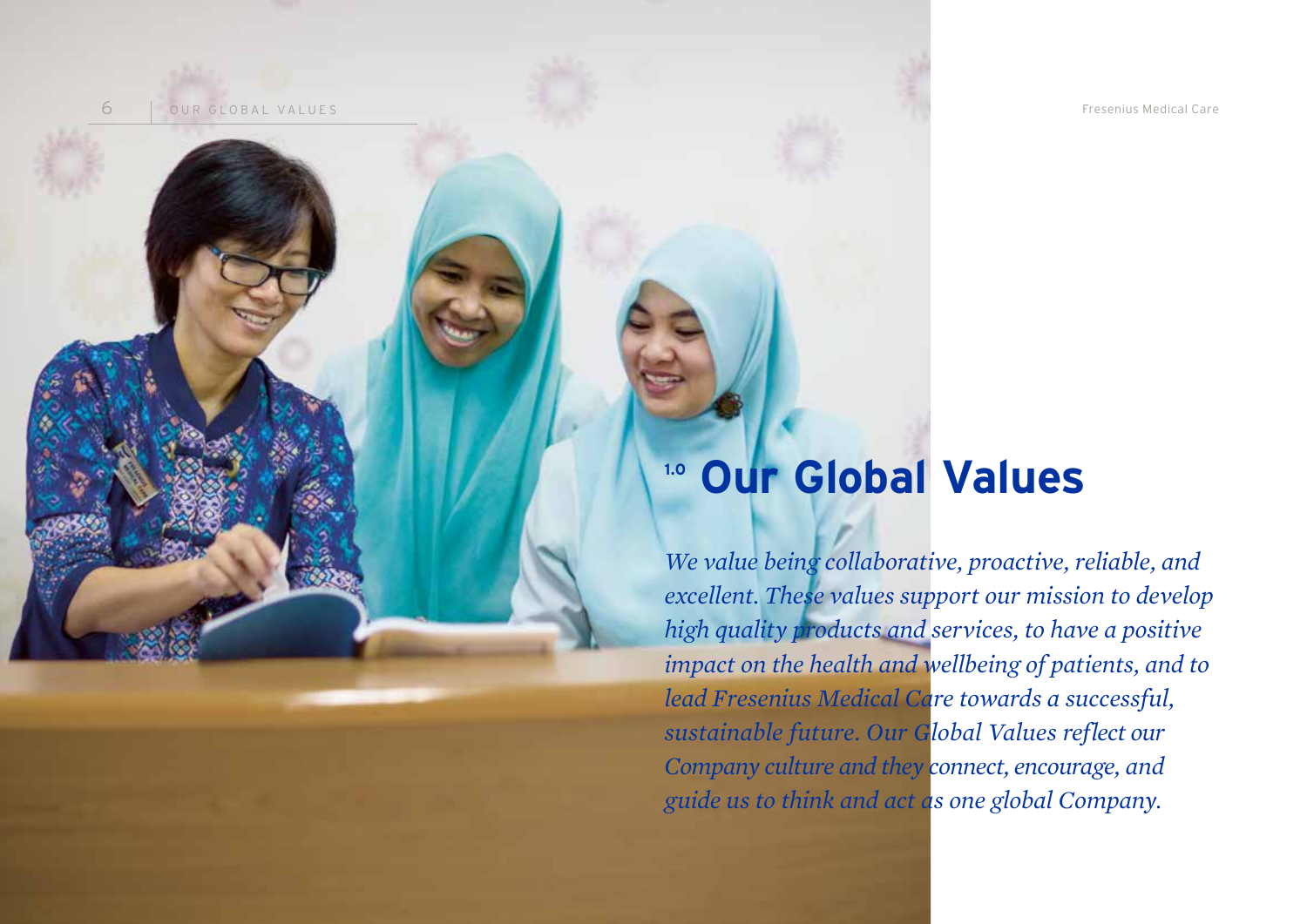

**COLLABORATIVE PROACTIVE RELIABLE EXCELLENT**

…means that we know how to work together for our shared purpose and to achieve our goals as one Company.



…means that we are good at taking the initiative to make an impact with our work.



…means that we are a trusted companion to our patients, partners and colleagues.



…means that we continuously drive quality and progress to lead the business into a successful future.

## BEHAVIOR *We*

*team up*

We care about sharing information and experiences as this helps us learn from our mistakes and each other. We tackle challenges together by reaching out to colleagues both near and far. We communicate openly.

## BEHAVIOR *We get things done*

We challenge the status quo and show interest in what happens around us. We ask questions to clearly understand what needs to be done and take ownership of the results.

## BEHAVIOR *We do what we say* We live up to our own

expectations, show respect and lead by example. We act with integrity and in line with our standards every day.

## BEHAVIOR *We exceed expectations*

We make things better today than they were yesterday. We pitch ideas on how to improve and innovate.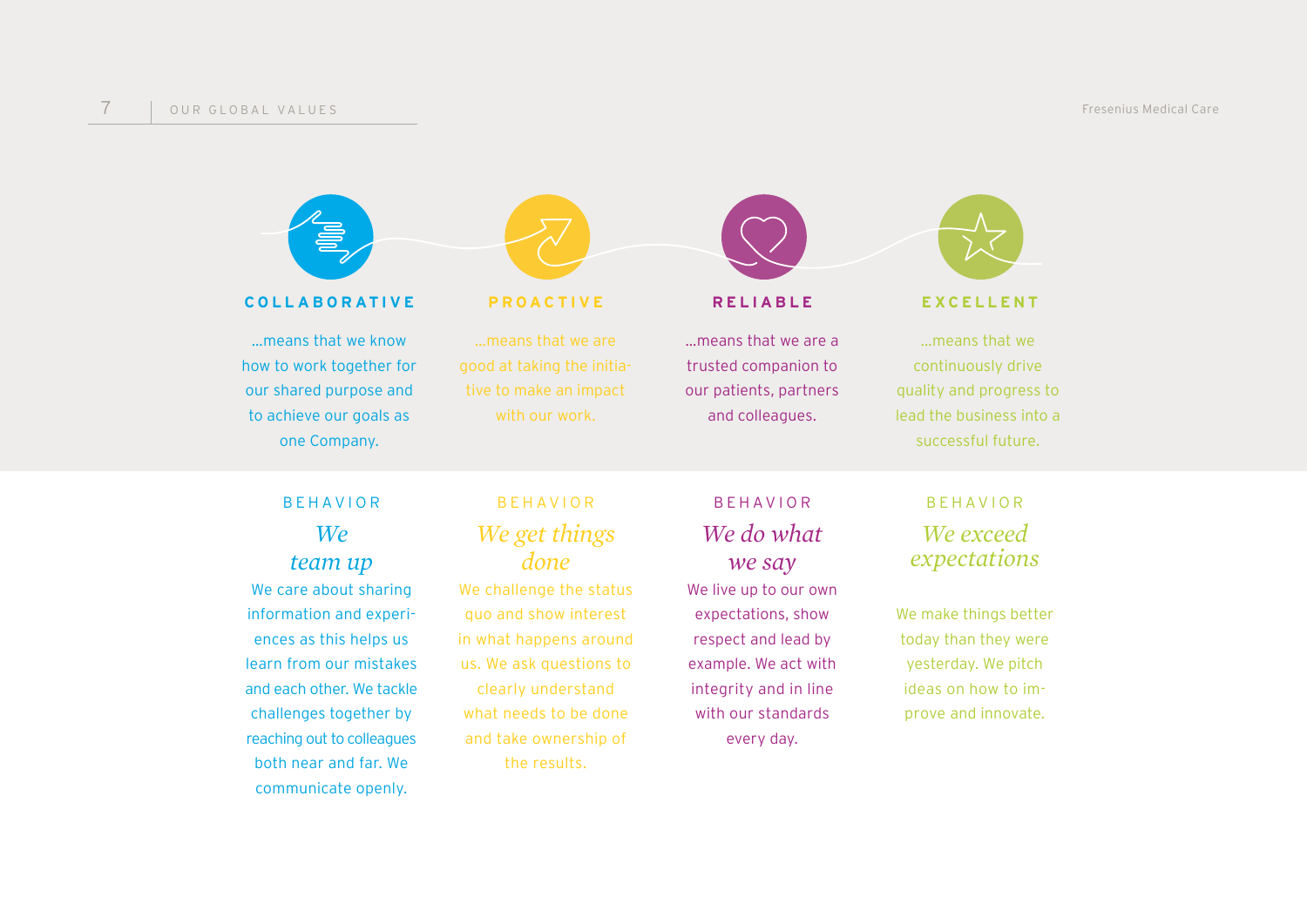## **2.0 Our Business**

*We are committed to providing superior clinical care to patients and to manufacturing high quality products. We depend upon appropriate relationships with our patients and all stakeholders to be successful in achieving our goals and fulfilling our purpose.* 

 $7 - 1$ 

Ø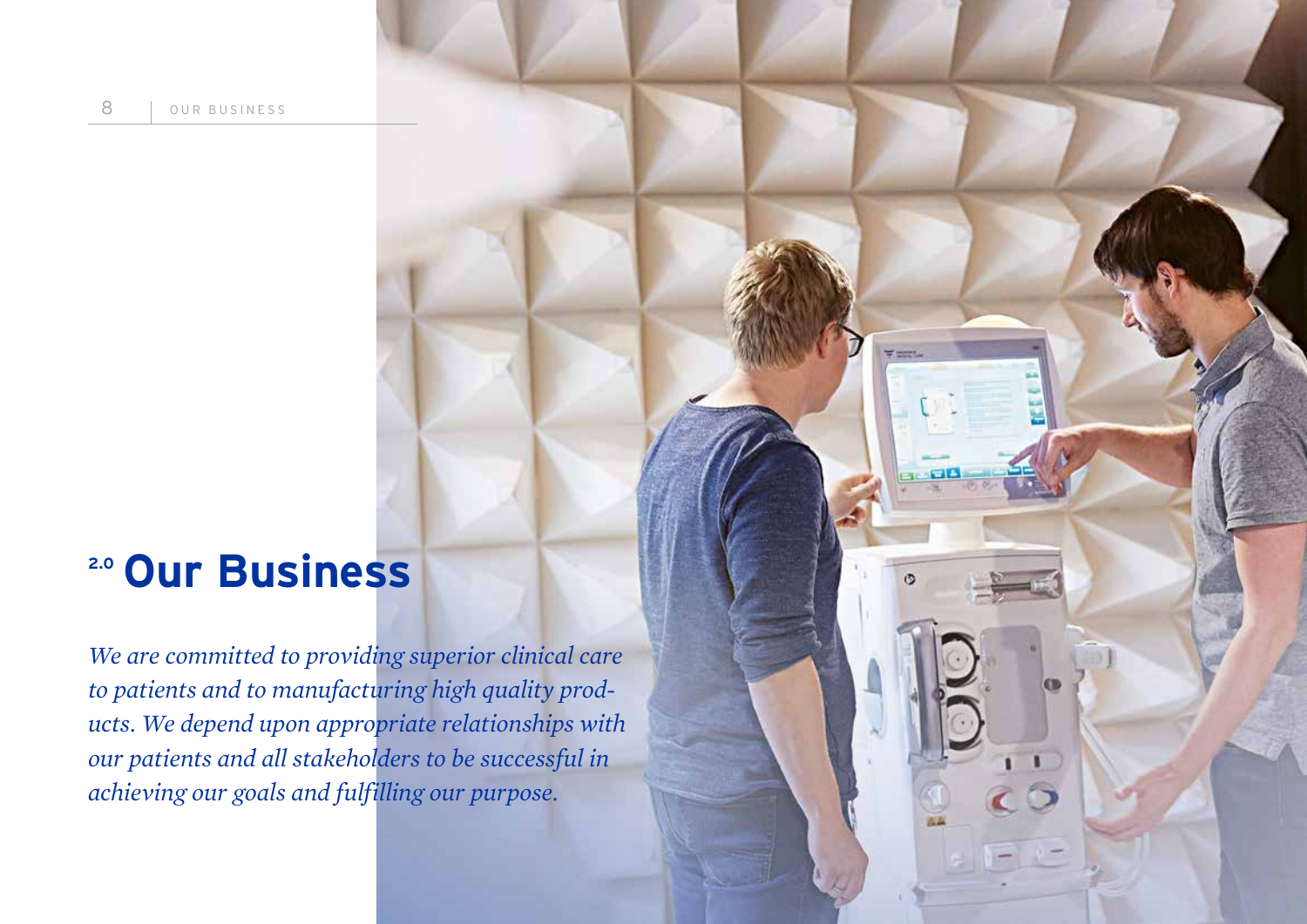## **2.1. Patient Care**

We strive to provide excellent and sustainable care to our patients. We endeavor to continually improve the quality of care and patient experience through research and scientific reviews. We amplify the voice of patients through patient suggestions, concerns, and complaints. Our policies reflect these principles.

## **We are committed to:**

- **1** Respecting the integrity of the patient-physician relationship
- **2** Collaborating with care teams
- **3** Treating all patients with dignity and respect
- **4** Acting ethically, fairly, courteously, competently, and proactively
- **5** Informing our patients truthfully and addressing issues in a timely manner
- **6** Representing the nature and quality of our services, products, prices, and other information in an honest manner
- **7** Involving patients and families in treatment planning whenever appropriate
- **8** Collecting, recording, and transmitting patients' personal data in accordance with the applicable laws and policies
- **9** Protecting the confidentiality of patients' personal information
- **10** Never offering improper incentives to patients
- **11** Focusing on continuous quality improvement as science evolves

### **2.2. Quality and Innovation**

The quality and safety of our services and products are the foundation of our business, and patient safety is our top priority. We sustain an environment of scientific advancement and continuous quality improvement by developing innovative products and therapies and by designing and deploying sophisticated quality systems. We are committed to the consistent application of clinical trials, and we respect ethical requirements, including our responsibility for bioethics standards. We strive to improve service and product quality by gathering and reviewing data and feedback. We proactively manage safety and quality along the complete lifecycle of our products through research, design, manufacturing and handling, recycling and disposal, as well as the standardized review of data, complaints, and feedback.

### **We are committed to:**

- **1** Treating patient safety as a priority
- **2** Always providing quality services and products
- **3** Strictly following safety and quality law and our policy
- **4** Complying with the law and our policy regarding adverse event reporting and product complaints
- **5** Acting according to our scientific and ethical standards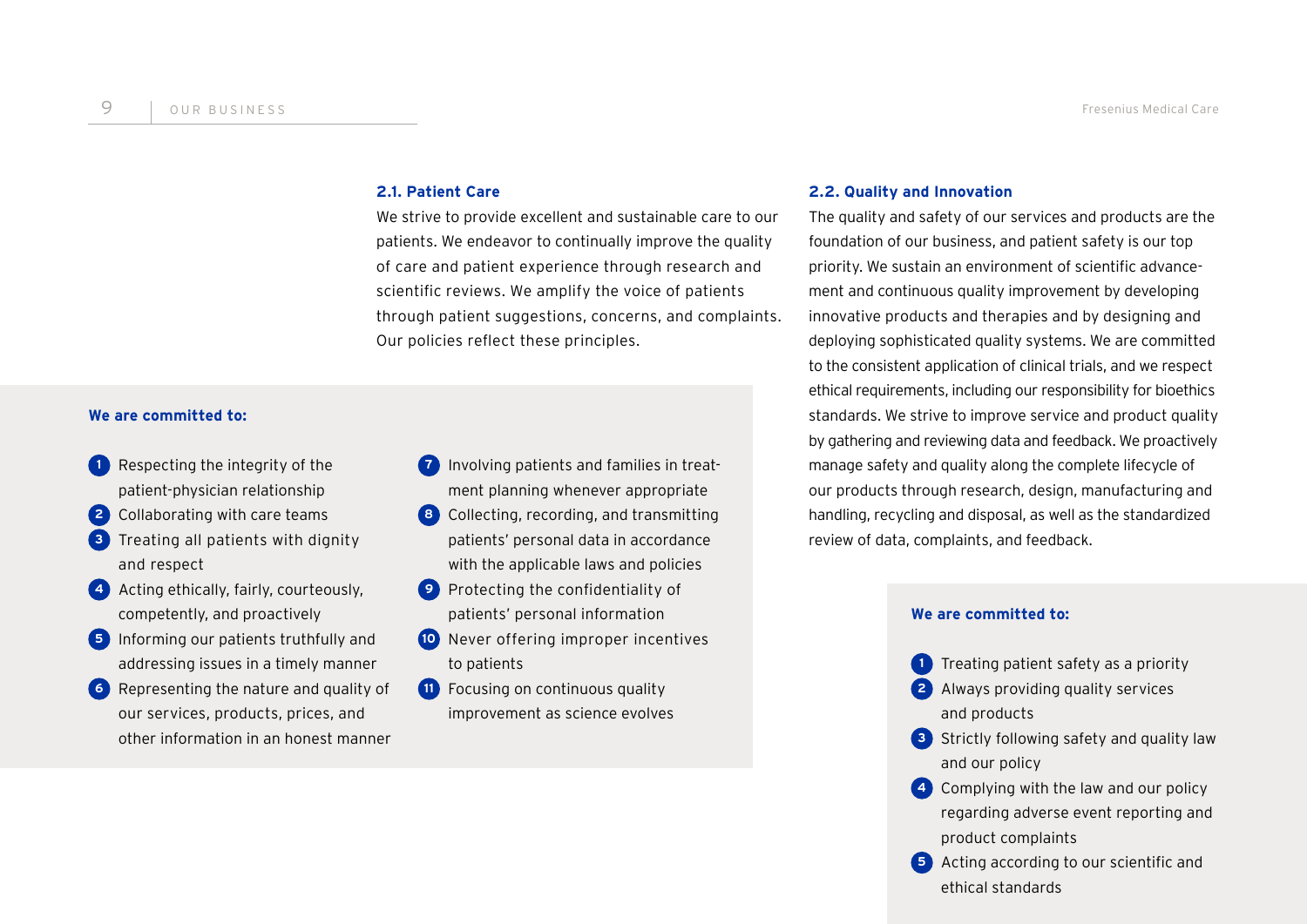10 OUR PEOPLE Fresenius Medical Care

# **3.0 Our People**

*We are committed to hiring and retaining qualified employees and maintaining a respectful workplace with fair and safe working conditions.*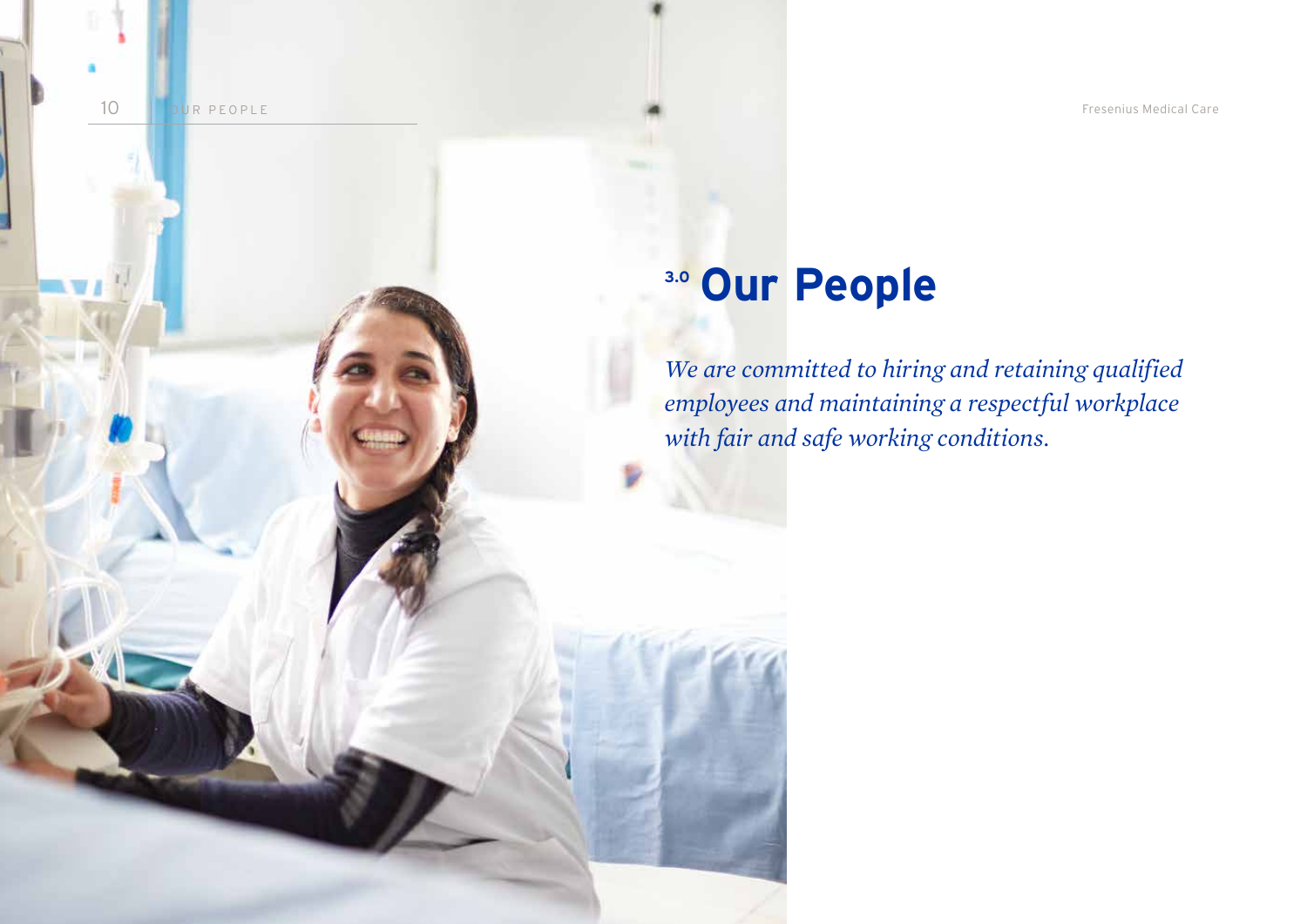#### **3.1. Respecting Human and Labor Rights**

We respect human rights and fair labor practices. We comply with applicable laws and are guided by the principles described in the United Nations Universal Declaration of Human Rights and the International Labor Organization's 1998 Declaration on Fundamental Principles and Rights at Work.

We condemn the use of exploitative and illegal child labor and do not accept any form of forced labor including modern slavery and human trafficking.

We respect the principles of freedom of association and the right to effective collective bargaining, including the rights of our employees to freely choose whether to be represented by a particular trade union, in accordance with applicable law.

We endeavor to perform our activities in a safe way and give top priority to the health and safety of our employees, of our business partners and their workforce who assist in our operations, and of the people who live and work near our sites. We foster a culture in which everyone feels responsible for reducing risks and promoting safe practices.

For further information on Human and Labor Rights, please consult the Fresenius Medical Care Global Statement on Human Rights, Workplace Rights and Labor and Employment Principles or related Company policies and guidelines.

### **3.2. Inclusion and Diversity**

We value inclusion and diversity. We promote inclusion as a sense of belonging and being valued. We can attain our potential and achieve higher levels of performance and innovation only if all employees at Fresenius Medical Care embrace diversity and contribute their perspectives, individual talents, and experiences.

## **3.3. Discrimination- and Harassment-free Work Environment**

Fresenius Medical Care supports equal opportunities for its employees and does not tolerate discrimination or harassment, including sexual harassment. We do not tolerate any form of discrimination based on race/ethnic origin, color, citizenship, sex, gender identity, gender expression, sexual orientation, physical/mental disability, religion, age, marital or familial status, or any other category protected by law.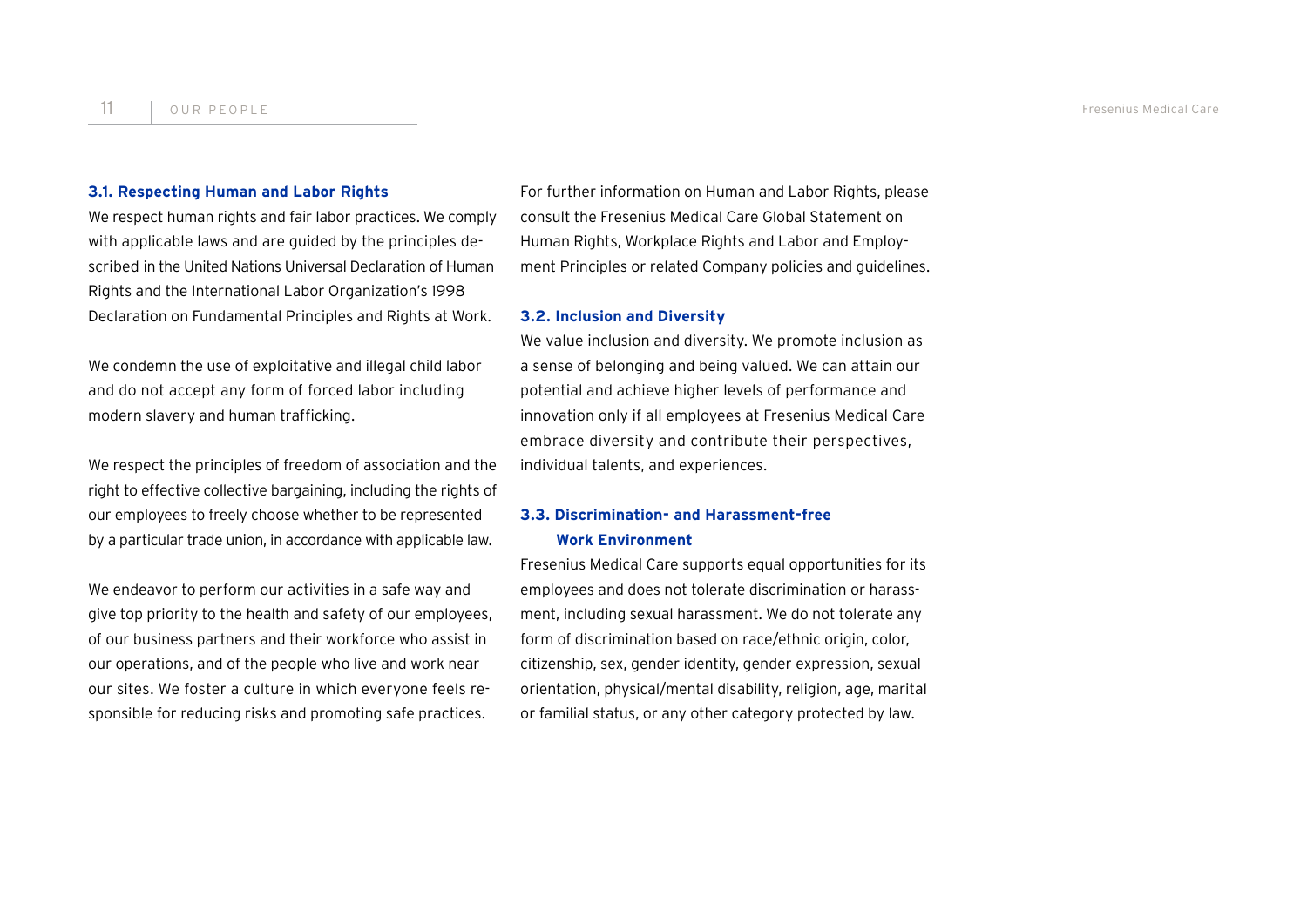

## **We expect our managers, employees, workforce, and our business partners to:**

- **1** Live up to our commitment to respect human and labor rights
- **2** Contribute to providing and maintaining a discrimination- and harassment-free work environment
- **3** Report actual or potential violations

## **3.4. Qualifications**

We are dedicated to hiring qualified employees. Some duties at Fresenius Medical Care require you to have a license (e.g. a nursing license), certification (e.g. a dialysis technician certification), or other professional credentials or health-related certificates. You are responsible for maintaining all required credentials to perform your work. You must promptly report to your supervisor if any needed credential is expired or revoked.

In some countries, government agencies may exclude certain individuals from participating in health care activities. If you receive notice that you are excluded from participating in any government program, you must promptly notify your supervisor.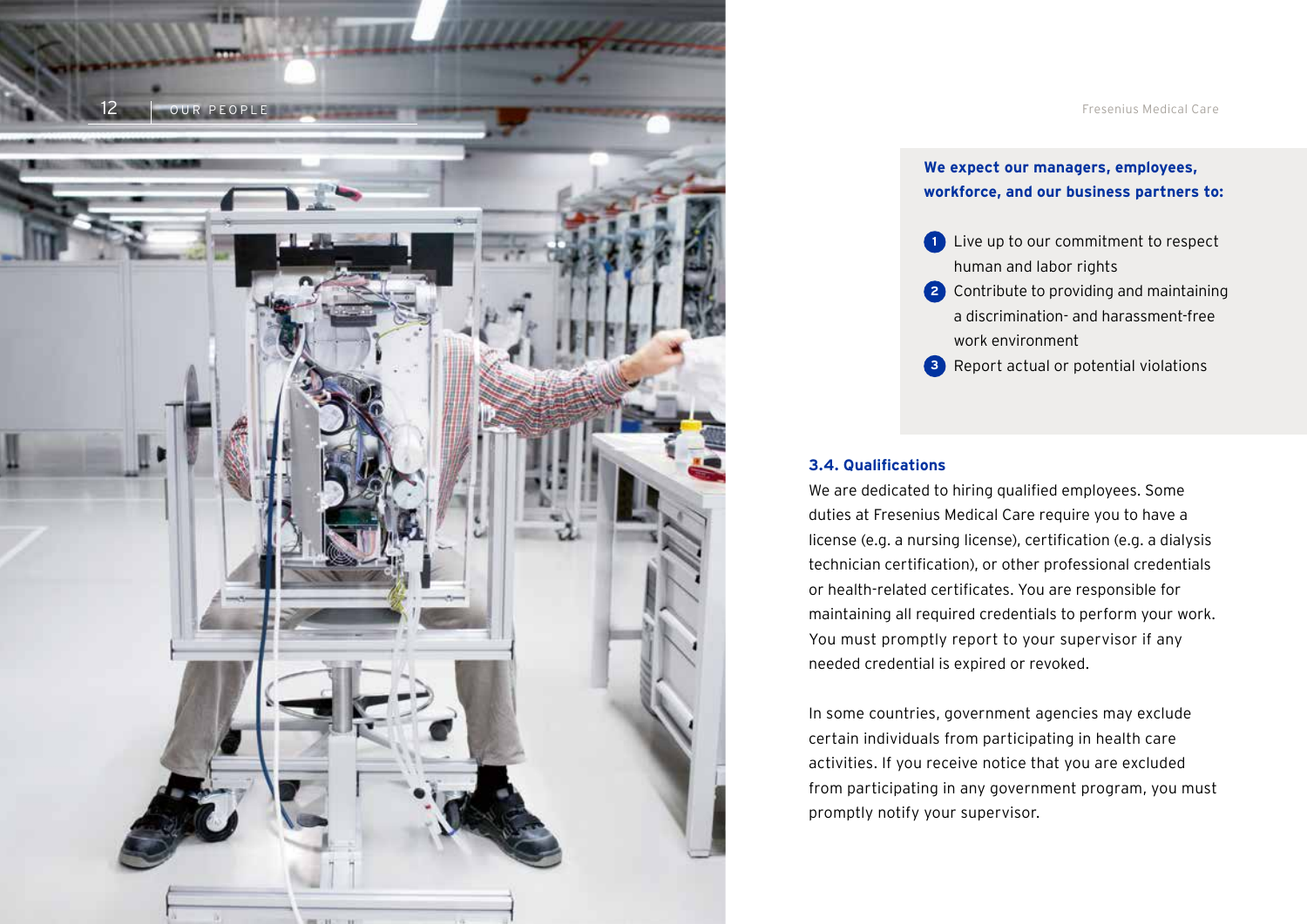13 | OUR BEHAVIOR

## **4.0 Our Behavior**

*We are committed to conducting business with honesty, integrity, and transparency. Promoting a culture of honesty, transparency, and integrity is vital to maintaining the trust of patients, regulators, business partners, and other stakeholders.* 



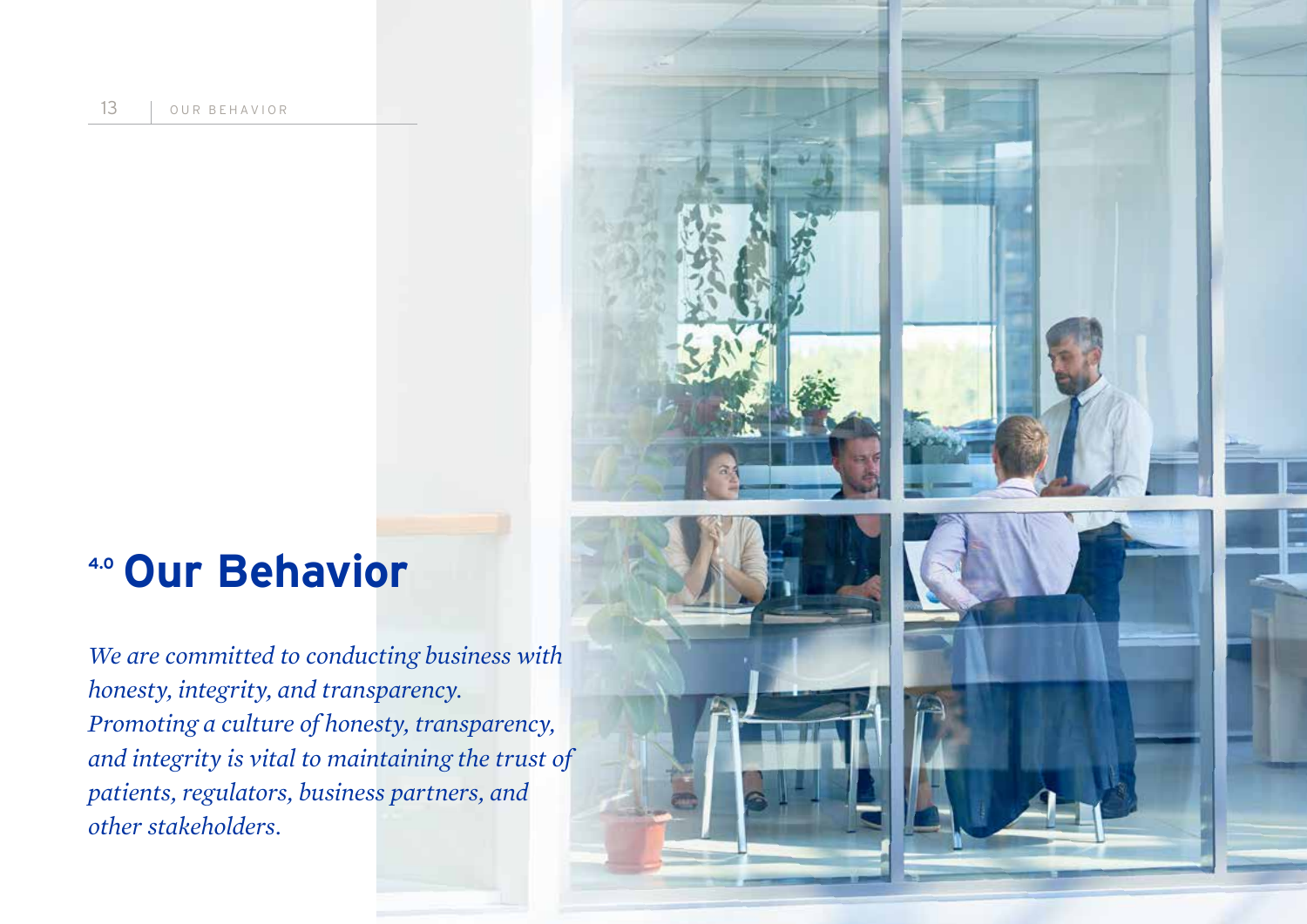

## **4.1. Anti-Corruption**

As a global Company, we strive to comply with the anticorruption laws of all countries in which we operate, including the U.S. Foreign Corrupt Practices Act ("FCPA"), the UK Bribery Act, and the German Criminal Code.

Fresenius Medical Care does not tolerate bribery, corruption, kickbacks, or the provision of any improper benefits anywhere in the world, whether it involves health care professionals, government officials, or any other private party.

You should never offer, authorize, or provide a payment or anything else of value with the intention of improperly influencing any person. You should also never request, accept, or agree to accept anything of value from any person attempting to influence your business decisions.

#### **4.2. Anti-Money Laundering**

Fresenius Medical Care is committed to complying with laws that prohibit money laundering. Money laundering is broadly defined as engaging in a transaction involving criminally derived property, structuring a transaction to avoid a reporting requirement designed to detect criminal conduct, or engaging in a transaction in furtherance of criminal conduct.

We take necessary steps, including risk-based due diligence, to conduct business with reputable business partners involved in legitimate business activities using funds derived from legitimate sources.

### **4.3. Trade Governance**

Fresenius Medical Care is dedicated to acting in compliance with trade laws that apply to our business. Trade laws are any laws that govern the trade, import, export, transfer, and movement of goods, services, technologies, and funds.

Fresenius Medical Care monitors trade laws and implements policies to make sure we follow them. Violations of trade laws can have profound consequences for Fresenius Medical Care and the persons involved.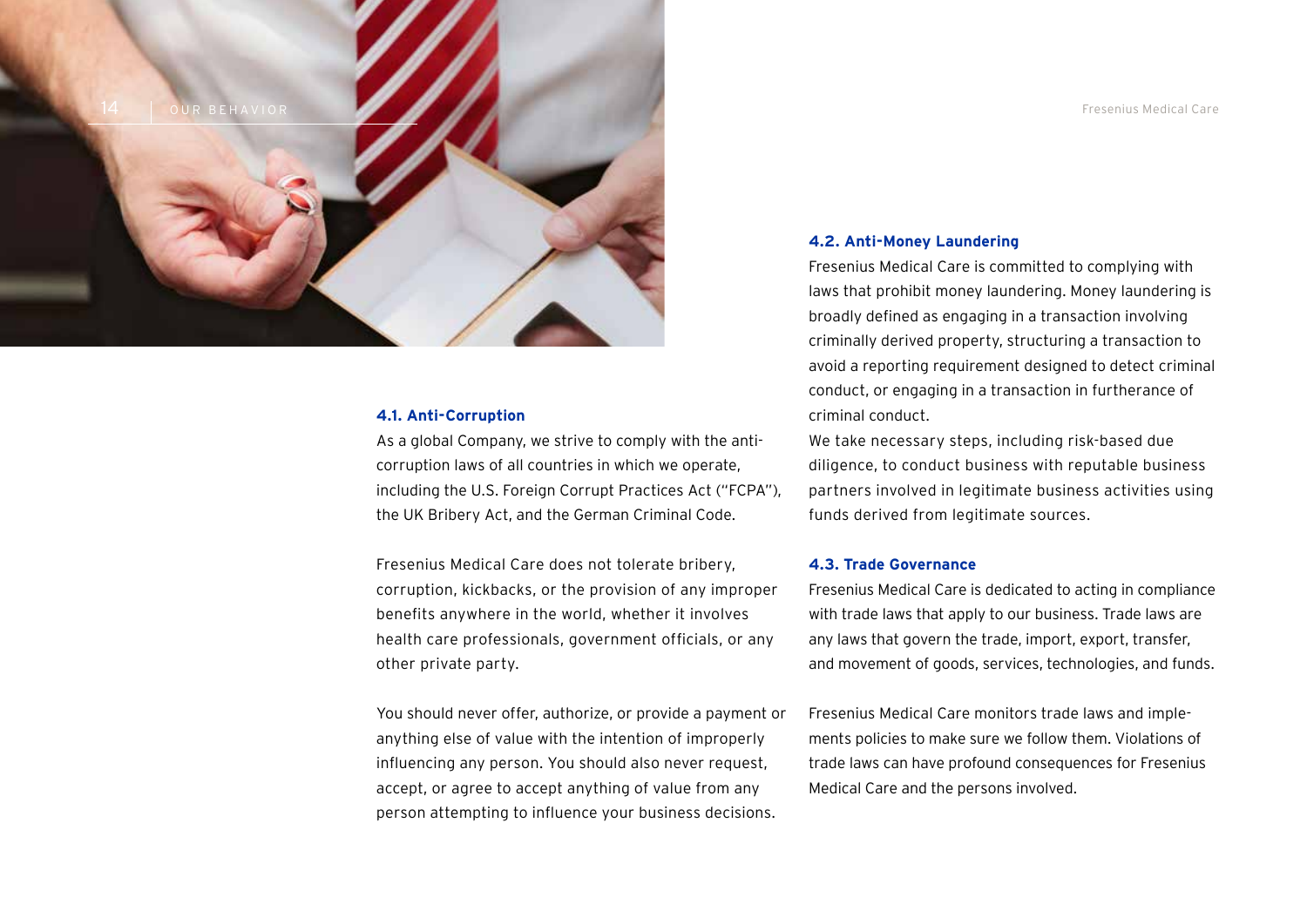## **4.4. Competing Fairly**

We pursue fair competition and must conduct our business in compliance with all applicable antitrust, competition, and fair dealing laws.

## **We are committed to**

- **1** Offering our patients and customers the best range of products and services of the highest quality at competitive prices
- **2** Promoting efficiency, innovation, and customers' and patients' interests
- **3** Competing fairly and within the requirements of applicable law
- **4** Not seeking an unfair advantage through fraud or misrepresentation of material facts
- **5** Not disparaging a competitor or using a third party's trade secrets inappropriately

Consequences of violations can be severe for you and us. When in doubt, contact the Global Legal Function for advice and training.

### **4.5. Supplier Selection**

Our business is dependent on a reliable supply of products and services and a focus on high quality, competitive cost and continuity of supply.

When selecting suppliers and contractors, we use transparent processes and consider sustainability criteria. Our procurement strategy includes striving for, where reasonably practicable, at least two sources both for supply-critical and price-critical products or services. We ask our suppliers to apply high ethical standards in their own operations and supply chains as defined in our Global Supplier Code of Conduct. Employees who order products and services must follow these standards, the law, and our procurement policies.

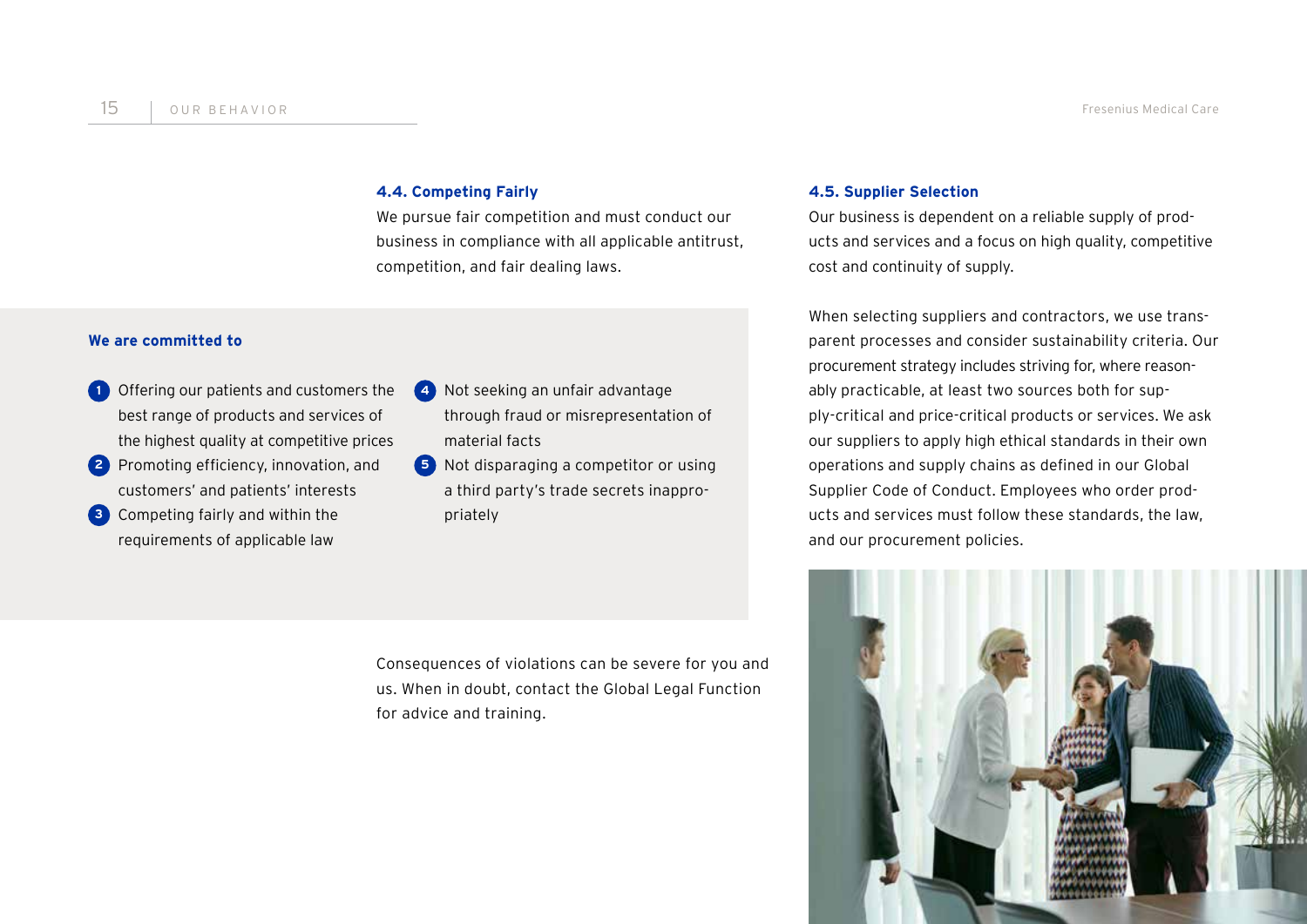### **4.6. Conflicts of Interest**

We act in the best interests of Fresenius Medical Care and seek to safeguard our reputation. From time to time, you may have relationships or arrangements outside Fresenius Medical Care that may conflict with the interests of the Company.

**For instance, a "conflict of interest" may arise if one of the following applies**

- You or a family member have a financial relationship with an organization with which Fresenius Medical Care has, or proposes to have, business dealings or with which Fresenius Medical Care competes. This financial relationship can take many forms, including employment, ownership, participation as a board member, or other relationships. For instance, if you are a manager and also employed by a competitor or a supplier to Fresenius Medical Care, a conflict of interest may exist
	- You or a family member has any relationship that may influence your decision-making in your role as a Fresenius Medical Care employee. For instance, if your position enables you to recommend or refer business to a company in which you or a family member has an interest or relationship, you may have a conflict of interest.

We expect you to disclose any conflicts of interest to your supervisor as soon as you become aware of such conflict. The supervisor (with the support of Compliance) is responsible for taking appropriate measures to protect you and Fresenius Medical Care from harmful or inappropriate decision-making.

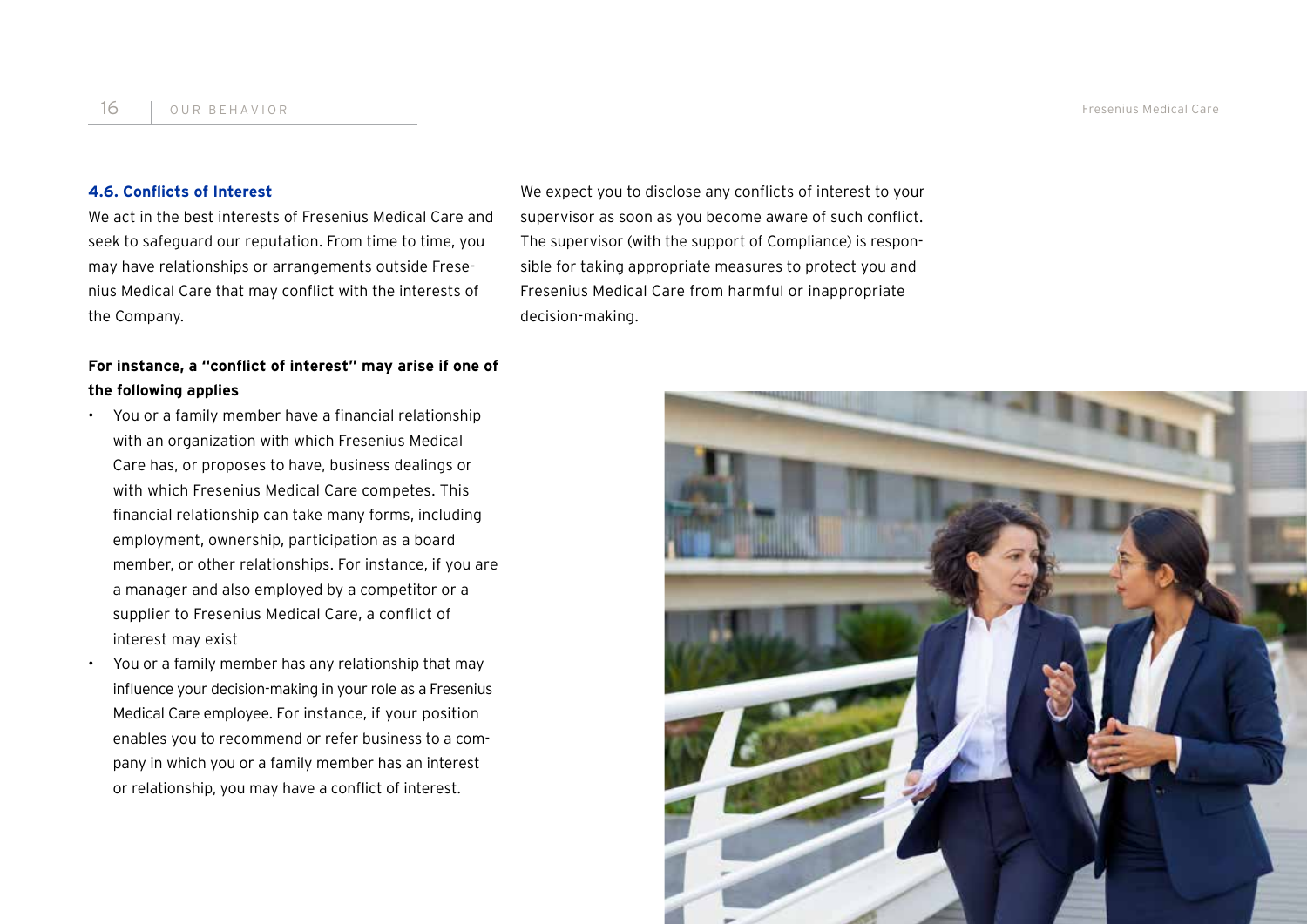

## **5.0 Our Information**

*We are committed to maintaining accurate information and data and implementing appropriate safeguards to protect confidential information. We use Company information for Company and business purposes only. Keeping the Company's intellectual property and proprietary information confidential is essential to our business.*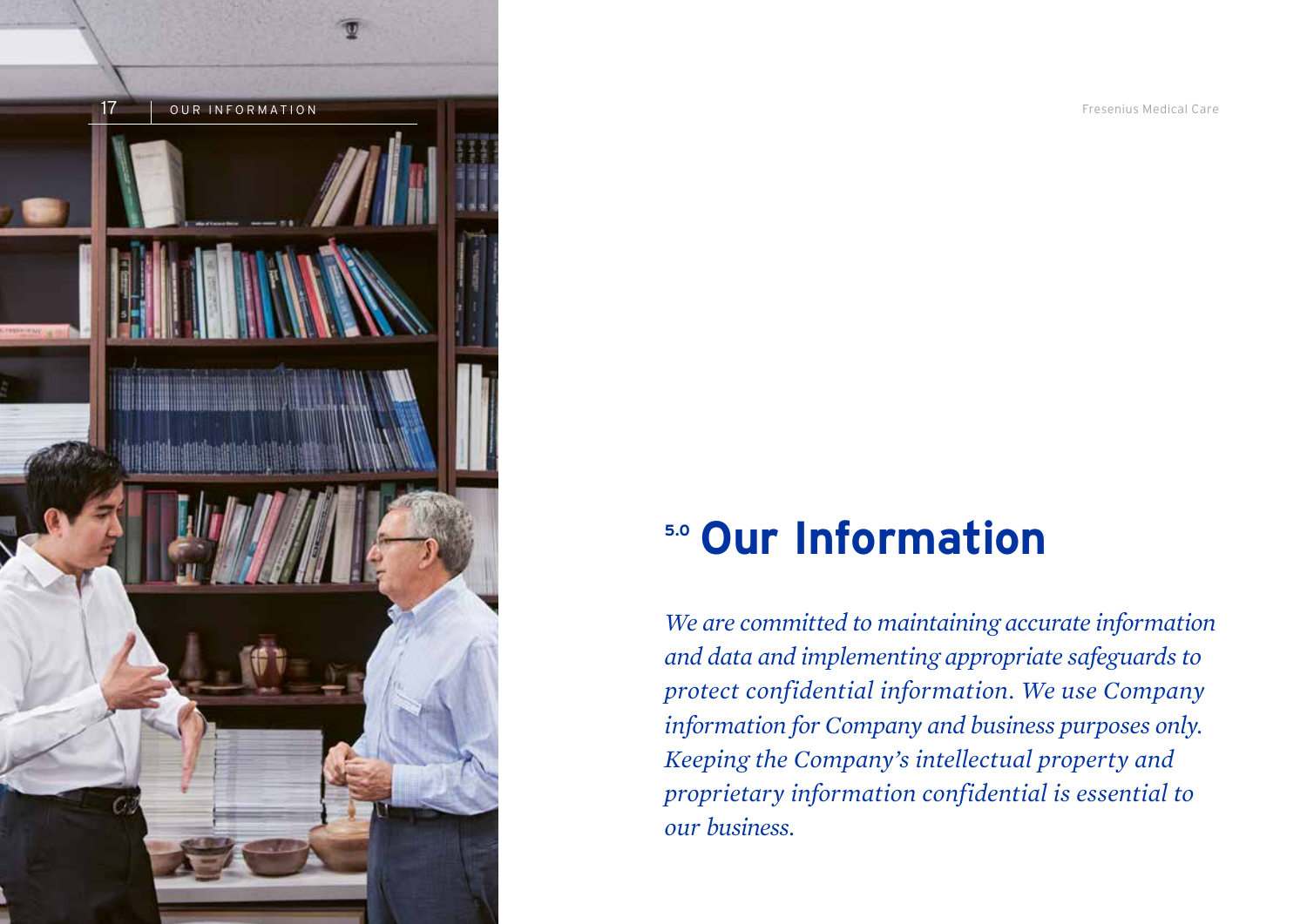#### **5.1. Accurate Books and Records**

Accurate business records are essential to our operations. They help us to fulfill our obligation to provide full, accurate, and timely financial reports and disclosures required by law. Accurate records are necessary to enable business decisions and to successfully direct our business.

All our books, records, and accounts must fully and accurately reflect our business transactions and be supported with sufficient and precise documentation. These records include financial statements, time sheets, vouchers, bills, invoices, expense reports, payroll and benefits records, performance evaluations, and all other relevant Company data.

You must maintain all paper and electronic records in accordance with our policies and the law. You also must adhere to internal control requirements to ensure financial records and accounts are accurate.

### **5.2. Billing Practices**

Fresenius Medical Care is committed to accurate, truthful, and complete billing for our products and services. In support of accurate billing, all records must provide reliable documentation of the services rendered or received or of the products purchased or sold. Accurate and timely documentation also depends on the diligence and attention of all personnel responsible for maintaining the records.

Each person is responsible for providing complete, legible, and accurate information in a timely manner.

### **5.3. Privacy and Personal Data**

Fresenius Medical Care takes privacy and security seriously and respects the privacy of all stakeholders, whether they are patients, employees, customers, suppliers, or others. We will collect personal data only where we have a legal basis or legitimate business need to do so. We will be transparent and comply with laws and policies. Using personal data for any unlawful purpose or for pursuing personal benefit or interest is prohibited. Access to personal data, including patient and employee data, shall always be limited to a need-to-know basis.

### **It is your responsibility to:**

- **1** Handle personal data with appropriate care and process personal data for specific legitimate purposes only
- **2** Share personal data with authorized recipients only and on a need-to-know basis
- **3** Ensure that relevant contractual safeguards with third parties and service providers are implemented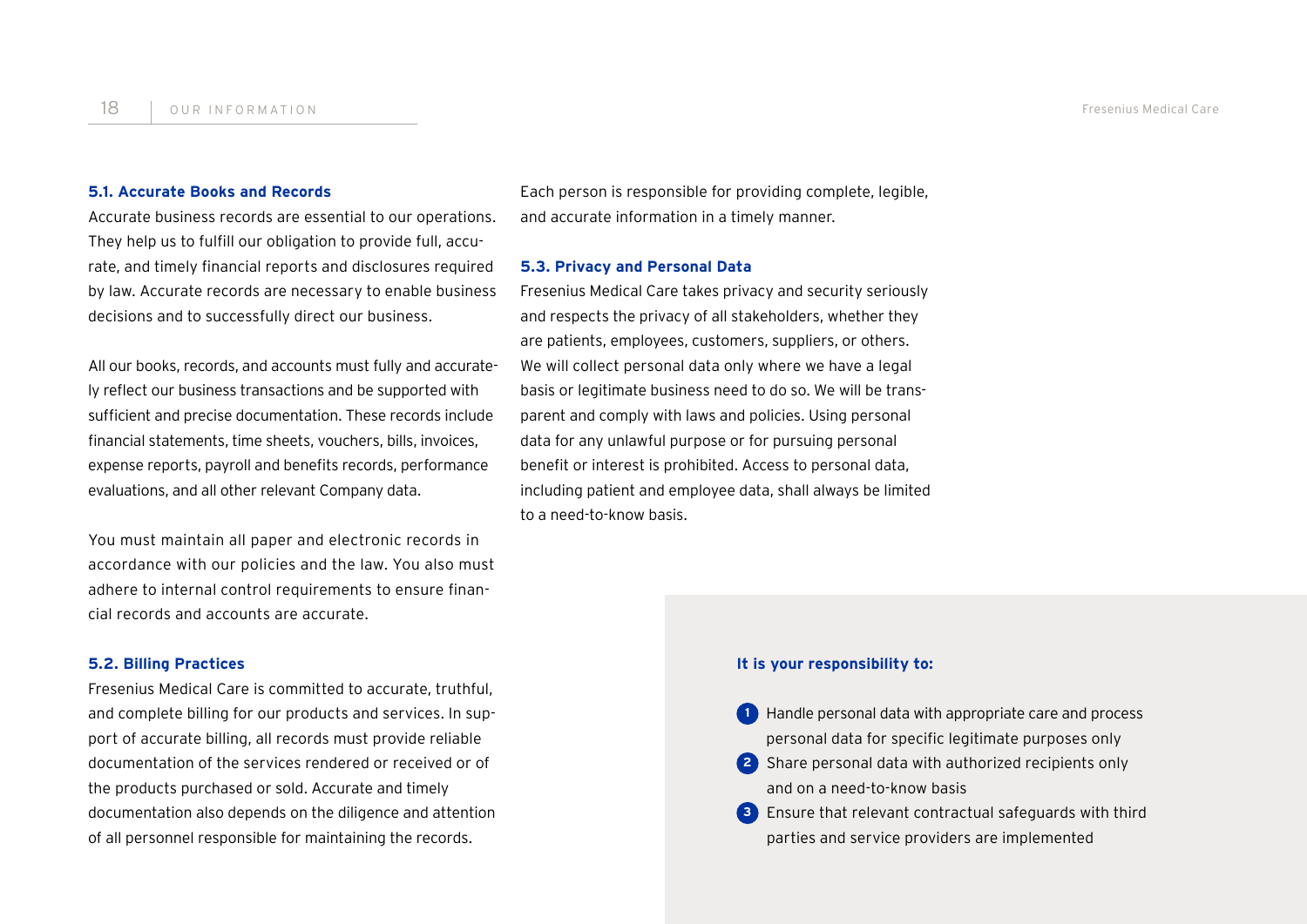## **5.4. Protection of Confidential Information and Trade Secrets**

Company confidential information and trade secrets must always be kept confidential, regardless of whether the information is marked "confidential" or "restricted." Your confidentiality obligations remain in effect even after your employment with Fresenius Medical Care has ended.

### **It is your responsibility to:**

- **1** Use Company assets and data for business purposes only, for the proper performance of your duties, and to handle these with diligent care
- **2** Apply all necessary safeguards to protect your computer or other electronic devices from unauthorized use, access, or modification of software, especially when handling confidential Company information
- **3** Report any lost, stolen, damaged, or compromised Company-owned devices or devices containing Company information to your manager, your Local or Regional Compliance Officer, or the Global Legal Function
- **4** Report any suspicion of documents or data being concealed, altered, falsified, or destroyed
- **5** Follow the cybersecurity instructions of the Information Technology Department
- **6** Share information about projects, technical details, or other confidential Company information only with those people who have a legitimate need to know
- **7** Make transcripts and copies of data or circulate trade secrets only if required for fulfilling your job duties
- **8** Not use or disclose confidential information belonging to any prior employer or any third party while performing your role for Fresenius Medical Care

### **5.5. Intellectual Property**

Intellectual property (patents, trademarks, copyrights, trade secrets, technical and scientific knowledge, or know-how) are among the most important assets of the Company. Protecting our intellectual property is critical to fostering innovation that enables Fresenius Medical Care to deliver superior products and services to improve our patients' quality of life every day.

We respect the intellectual property of others, never misappropriating or duplicating without authorization, and ensure that Fresenius Medical Care is a trusted partner and avoids potential fines or penalties.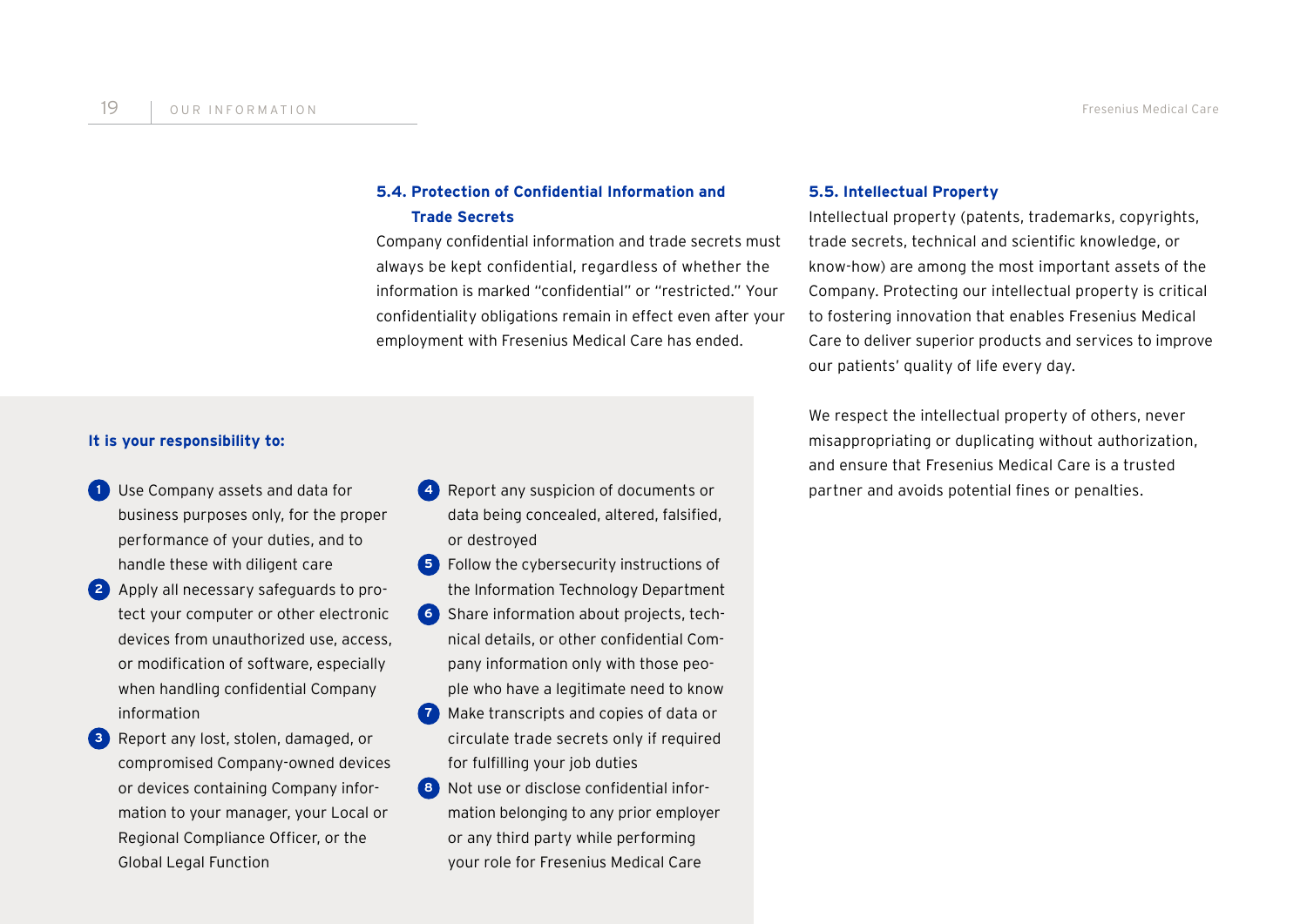#### **5.6. No Self-Dealing**

As part of our commitment to acting in the best interests of the Company, you should never take personal advantage of business information gained through the performance of your duties. Any business opportunity you encounter in conducting business affairs on behalf of Fresenius Medical Care belongs to the Company and not you.

## **Examples of conduct in which you should not engage include:**

**1** Using Fresenius Medical Care's property, information, or your position at Fresenius Medical Care to obtain a personal benefit or advantage or to benefit a third party or any other form of undue self-enrichment **2** Personally pursuing a business opportunity that arises in the context of your work for Fresenius Medical Care and that, as such, belongs to the Company

#### **5.7. Insider Trading**

Fresenius Medical Care AG & Co. KGaA is listed with the Frankfurt Stock Exchange (DAX30) and with the New York Stock Exchange (NYSE) and follows the guiding principles relevant for managing stock-listed companies.

Fresenius Medical Care is fully committed to compliance with capital market and applicable securities laws. This includes the restrictions on insider trading with regard to inside information. Inside information is Company information that, if made public, is reasonably expected to significantly impact the price of securities. Typical examples include forecasts or financial figures materially deviating from market expectation, information about major mergers or acquisition activities, and serious breaches of laws.

Insider trading and the unlawful disclosure of inside information are criminal offences. By complying with the law and our policy, we protect both Fresenius Medical Care and each of us.

#### **We ask you to:**

- Use or disclose inside information only if expressly required for the performance of your job duties
- Abstain from selling or purchasing Fresenius Medical Care's shares or recommending others do so when you have inside information
- Refrain from sharing inside information unless related to Company activities and in compliance with our policies and laws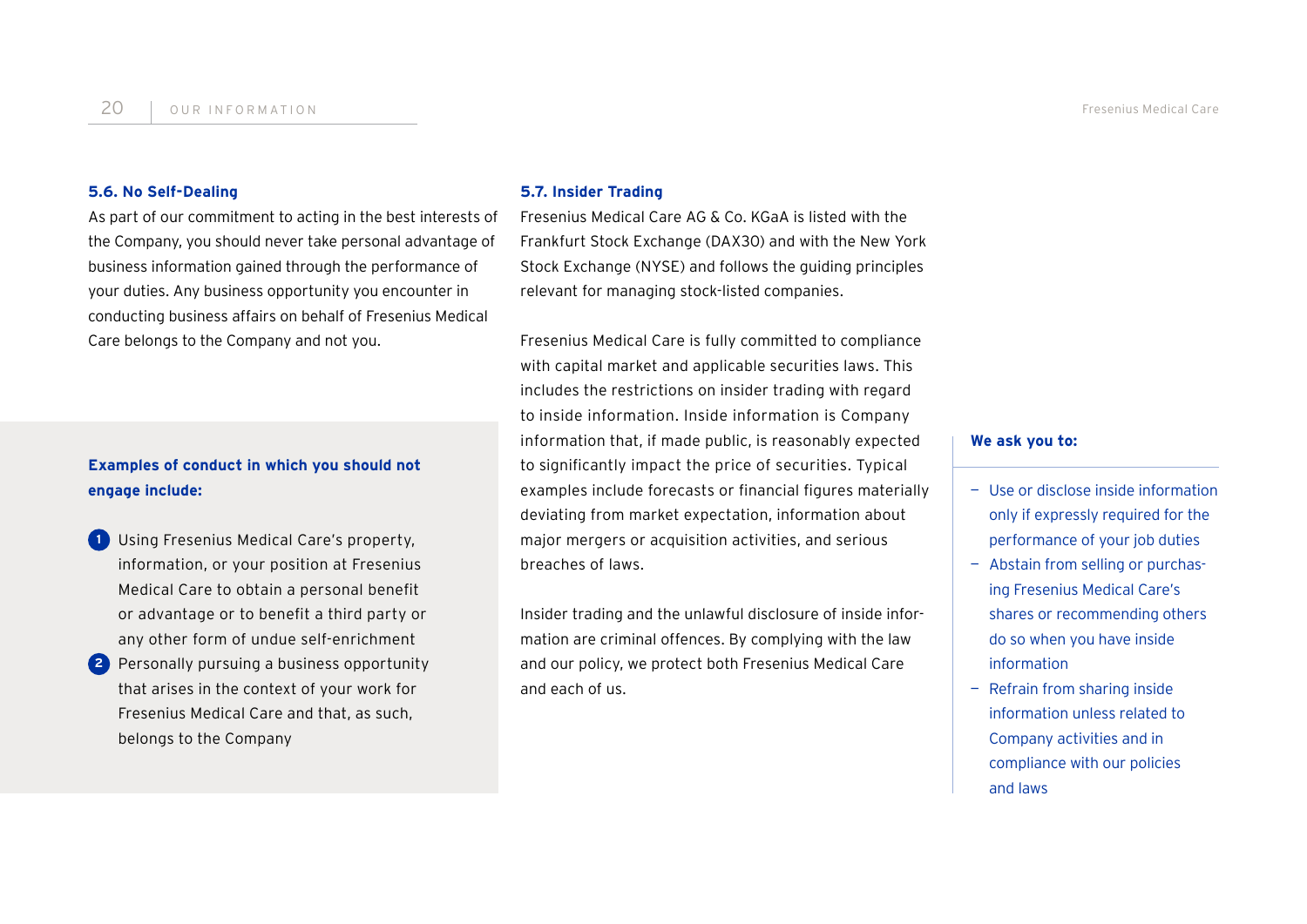# **6.0 Our Communications**

*We are committed to communicating with external entities in a transparent and honest manner. Our reputation depends on us being open and truthful in our communications.*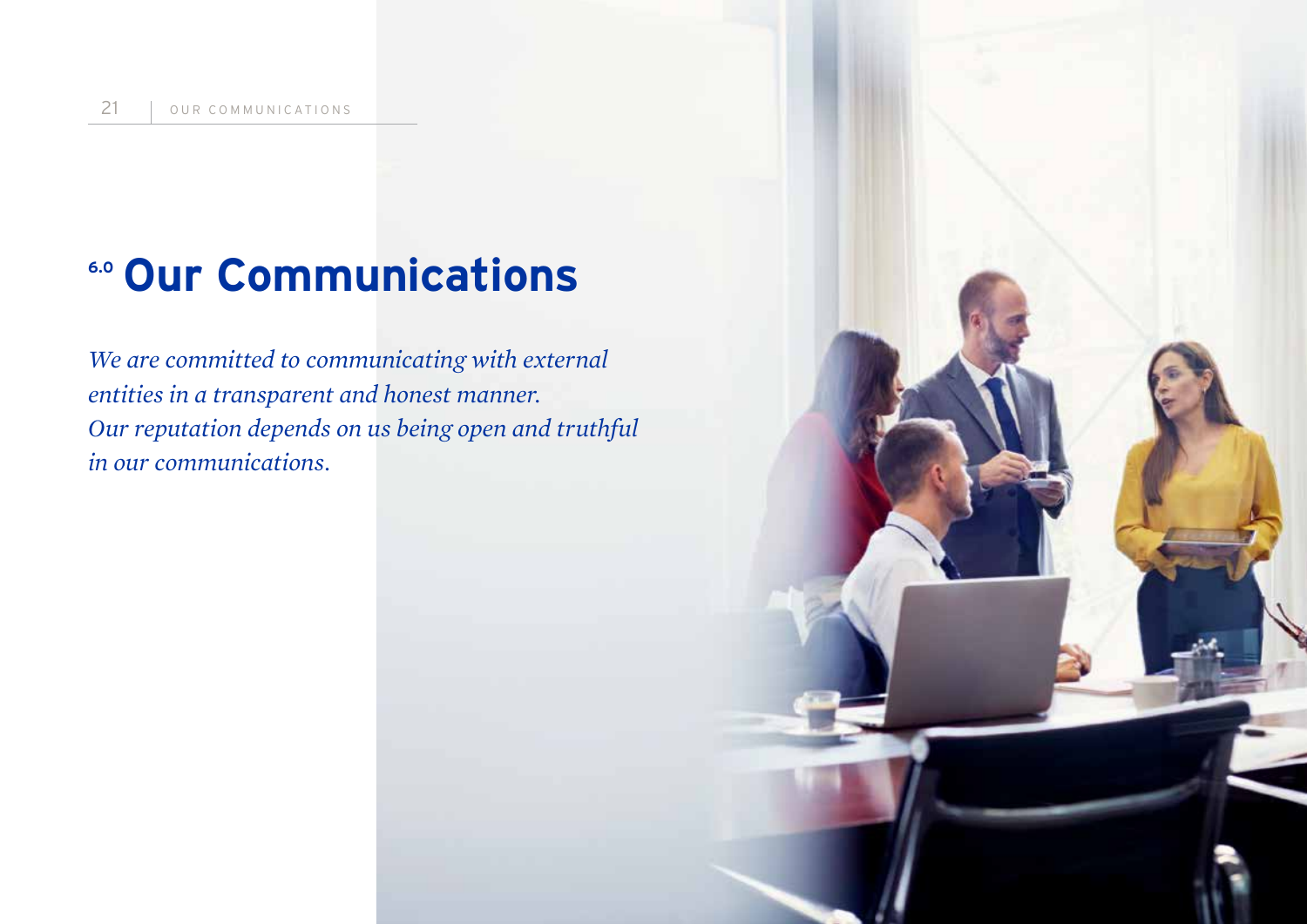## **6.1. Information Requests from Governmental Authorities**

Fresenius Medical Care does business in a transparent and compliant way. Accordingly, we respond to all government audits, reviews, and investigations in an appropriate manner. If you receive government requests that do not fall within your routine responsibilities, you should immediately contact your supervisor and the Global Legal Function. The Global Legal Function will coordinate all responses to such government requests. You are also asked to contact the Global Legal Function immediately upon receipt of any non-routine or potentially adverse request from any government agency or representative, such as subpoenas, warrants, and interview requests.

If employees are approached by any law enforcement agency outside Fresenius Medical Care grounds in connection with Fresenius Medical Care or their employment with or engagement by Fresenius Medical Care, employees are asked to immediately inform the in-house counsel responsible for their region or country, unless the agency has prohibited them by law from communicating this fact.

### **6.2. Communication with the Media**

Open and honest communication is a prerequisite for maintaining the trust of our patients, customers, shareholders, and other stakeholders. Fresenius Medical Care can ensure that this communication is consistent only if statements and information provided to the media are pre-approved by Fresenius Medical Care Corporate Communications. If you receive a request by the media for any information related to Fresenius Medical Care, you must refer the request to your manager. Each manager must forward such requests to the Corporate Communications Department.

## **6.3. Advertising and Promotion**

Fresenius Medical Care's business activities and promotion of its products are highly regulated. We have developed specific policies to ensure business practices, marketing, and promotional activities comply with this Code and the law. All promotional material regarding Fresenius Medical Care products must be reviewed and approved in accordance with our policies.

## **When promoting our products and services, it is your responsibility to:**

- **1** Always be truthful, accurate, and not misleading
- **2** Provide a fair and balanced description of the benefits and risks
- **3** Only make statements that are supported by appropriate clinical and scientific information
- **4** Make promotional statements that are consistent with the product uses approved or cleared by your country's government, and circulate such statements in compliance with the laws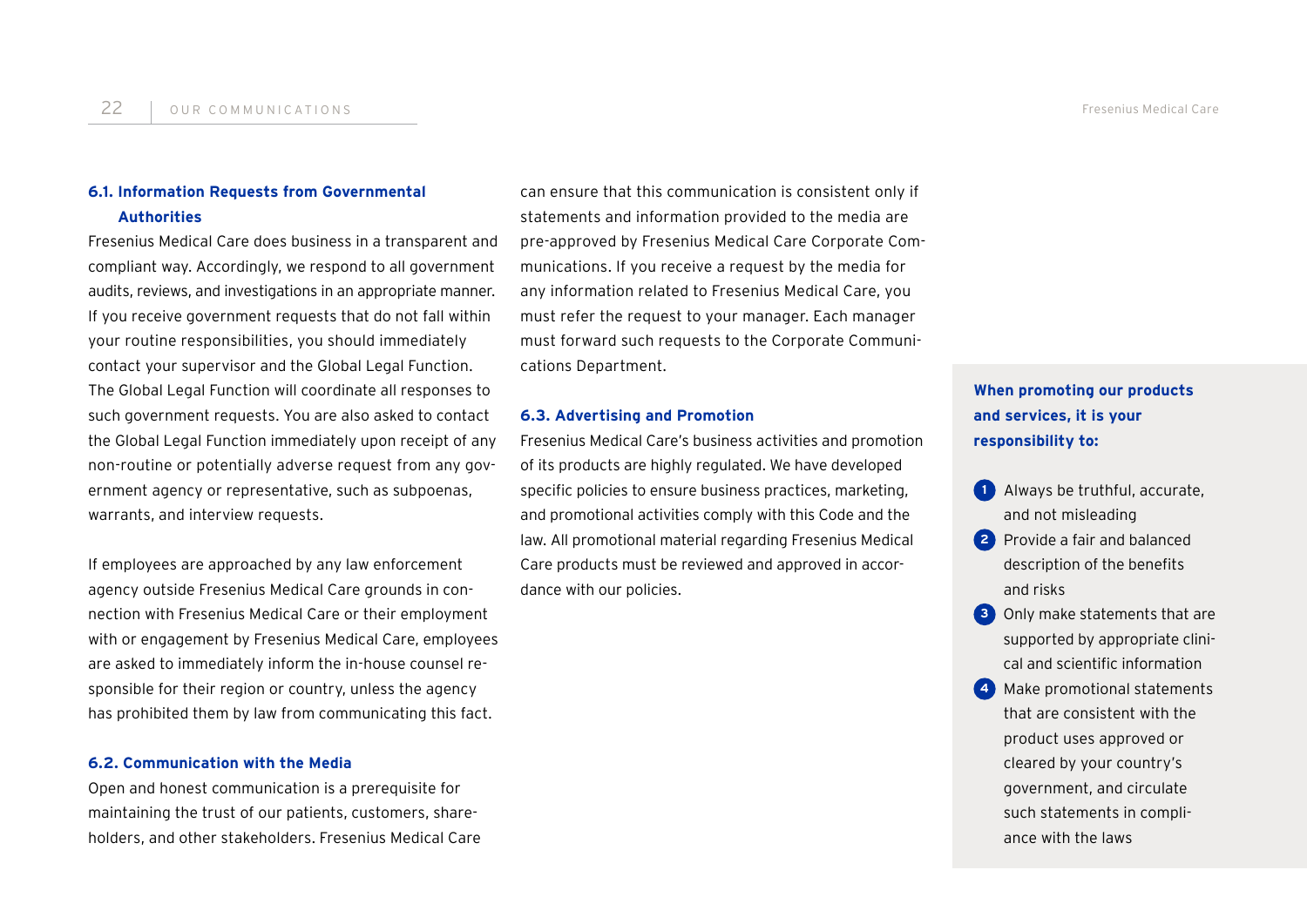### **6.4. Use of Social Media**

Social media forms an important part of today's business and the personal lives of our employees. Social media includes social networks, blogs, wikis, messaging apps, and video streaming websites.

When using social media, every user is responsible for keeping internal and confidential information secure.

## **It is your responsibility to:**

- **1** Be honest and accurate when using social media
- **2** Express your own private opinions and comments in private social media using your own name, not Fresenius Medical Care's name or any Company identifier, such as a Fresenius Medical Care e-mail or mailing address, unless authorized to do otherwise
- **3** State that you are expressing your opinion as a private person when you mention Fresenius Medical Care
- **4** Adhere to our policy and this Code when you are identifiable as a Fresenius Medical Care employee (e.g. when posting on business social media)
- **5** Always be mindful of the rights of others, including others' privacy rights, brands, trademarks, and copyrights
- **6** Consider everything you post to the internet as potentially discoverable by anyone
- **7** Keep in mind that postings, both personal and professional, may ultimately be associated with Fresenius Medical Care, even if your affiliation with Fresenius Medical Care is not disclosed

### **We ask you not to:**

- Use social media for any clinical or patient activity if not provided by or specifically authorized by Fresenius Medical Care for the performance of business
- Store/post/communicate/share/ transfer internal or confidential data in social media
- Submit consumer reviews for Fresenius Medical Care products or services or competitive products and services (as employees of Fresenius Medical Care, we have a natural bias and are not simply consumers)
- Use social media for conducting the official business of Fresenius Medical Care (e.g. for recruiting or making official statements on behalf of Fresenius Medical Care) without pre-approval by your supervisor or manager
- Disclose any patient-related information or any personal data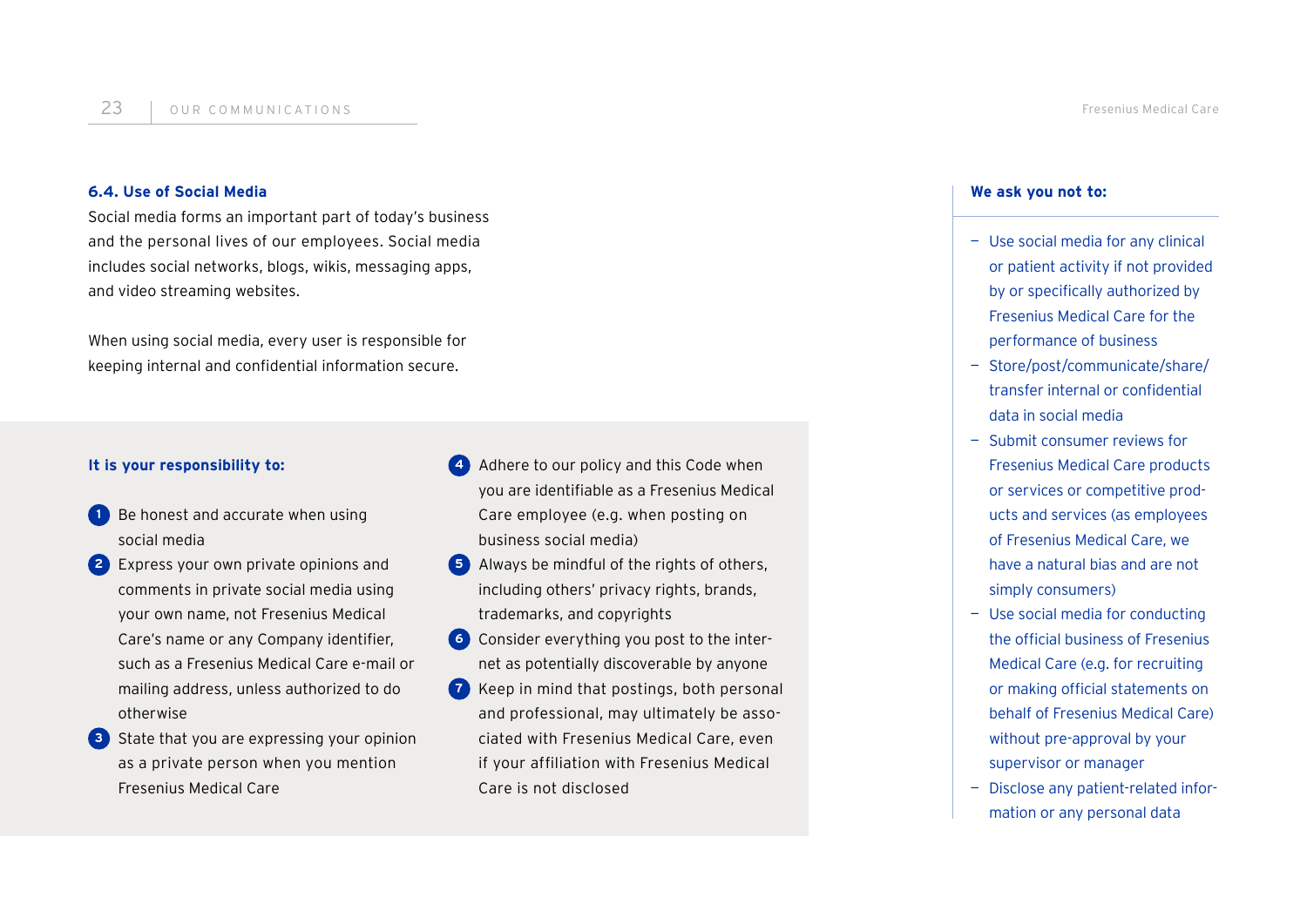## **6.5. Political Activities**

The legislative and regulatory processes that impact our business are complex and diverse. It is appropriate for the Company to periodically engage in policy discussions with regulators and to engage and collaborate with third parties to assist in lobbying and similar efforts. All such activities should be conducted under the guidance of our internal governmental affairs experts and in compliance with applicable law. We also take society's interest in transparency and openness into account.

We recognize that individual employees engage in their own personal political activities. Such individual activities should be conducted separately and independently. Personal political activities by employees must not be or appear to be related to employment or engagement with Fresenius Medical Care. Employees must not use Company time, property, or equipment for their personal activities.

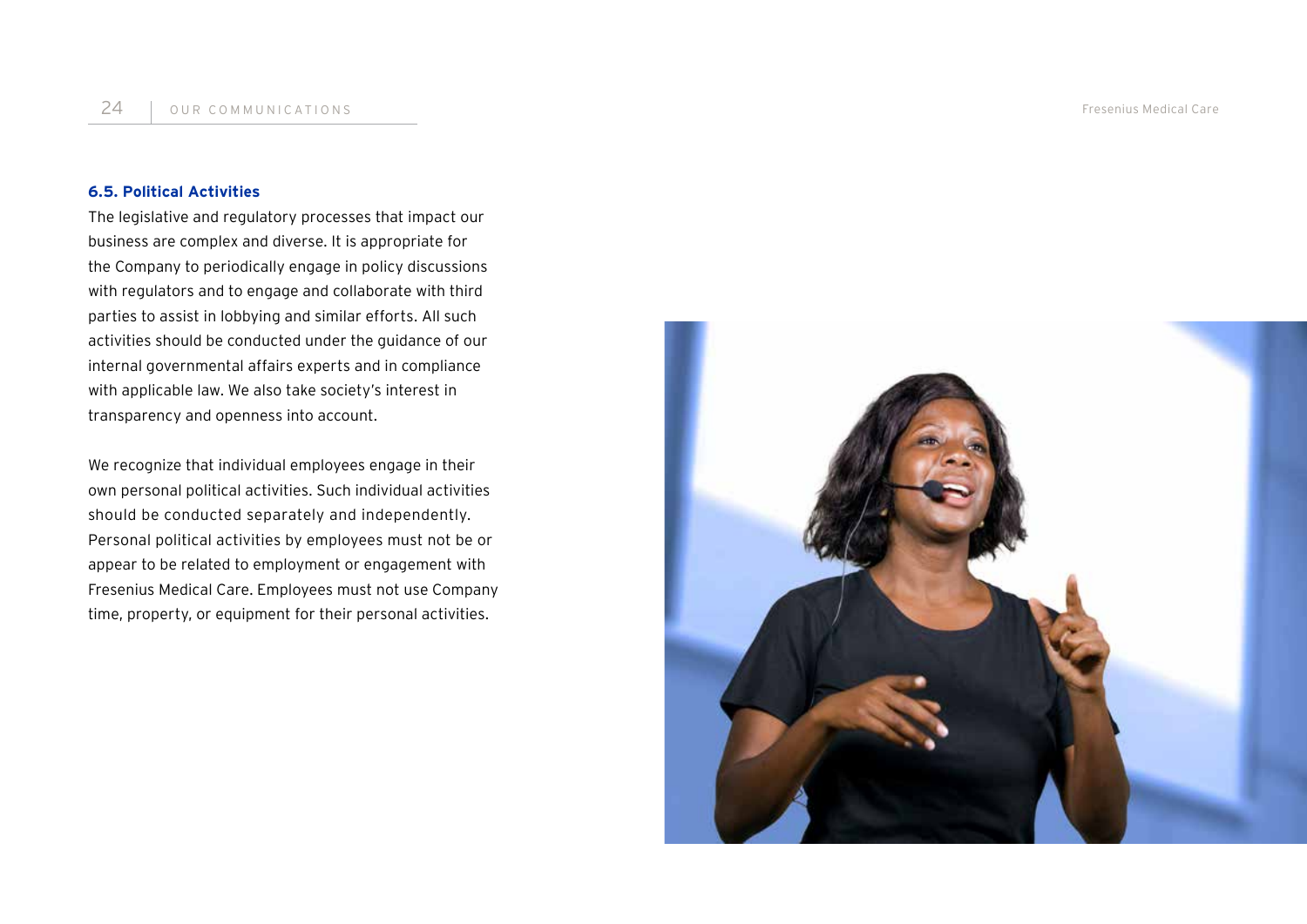

# **7.0 Our Responsibilities as a Corporate Citizen**

*We are committed to having a positive impact on our industry and our communities.*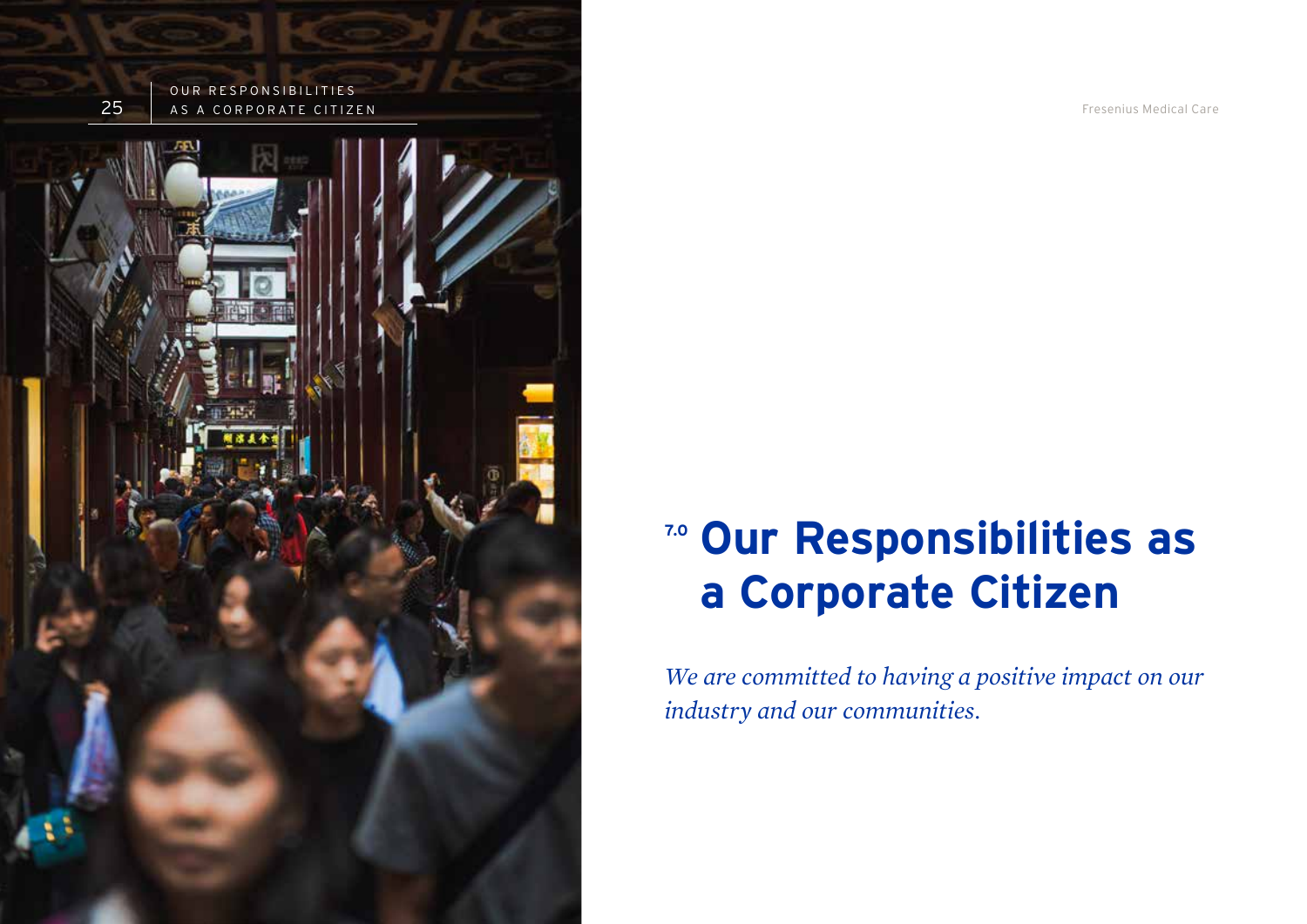

#### **7.1. Environmental Protection**

We are dedicated to developing, producing, and applying our products and services in a sustainable way. This means we pay attention to how our business impacts the environment. We implement standards to minimize environmental risks, comply with environmental laws, and report accordingly. We strive to use resources, such as energy, water, and raw materials efficiently, e.g. through recycling. We work continuously to reduce adverse effects of our activities on the environment and to increase awareness of environmental issues.

It is your responsibility to comply with applicable laws, adhere to this Code and our policies for environmental protection and take all necessary precautions to avoid environmental incidents.

#### **7.2. Donations and Sponsorships**

We aspire to be a good corporate citizen and use resources to advance health care and other worthy charitable causes. We may make donations, particularly those intended to advance medical care. We may also make donations to charities or civic organizations that provide services in the communities where we conduct business. We do not make donations or contributions to obtain or retain business, or to secure an improper advantage. Any donation or sponsorship must comply with all applicable laws and our policies and requires prior approval by our internal experts. We are committed to tracking and being transparent about donation and sponsorship activities.

We may provide funding for educational events organized by reputable health care organizations and event organizers where the purpose of the event is to promote medical education or the understanding of scientific, clinical, or health care issues that contribute to the improvement of medical care.

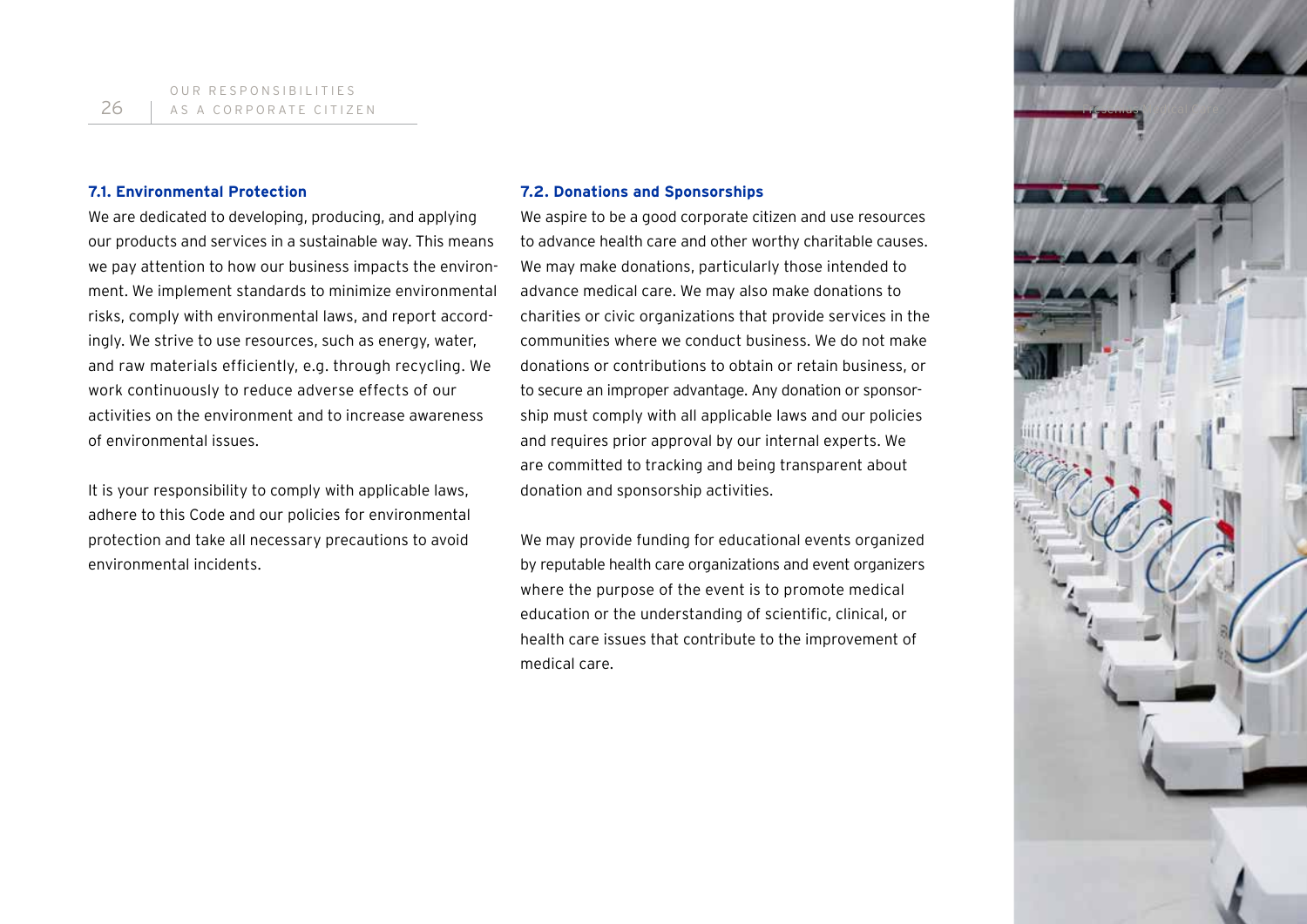# **8.0 Our Compliance**

*Everyone at Fresenius Medical Care is responsible for compliance. We all "own" compliance.* 

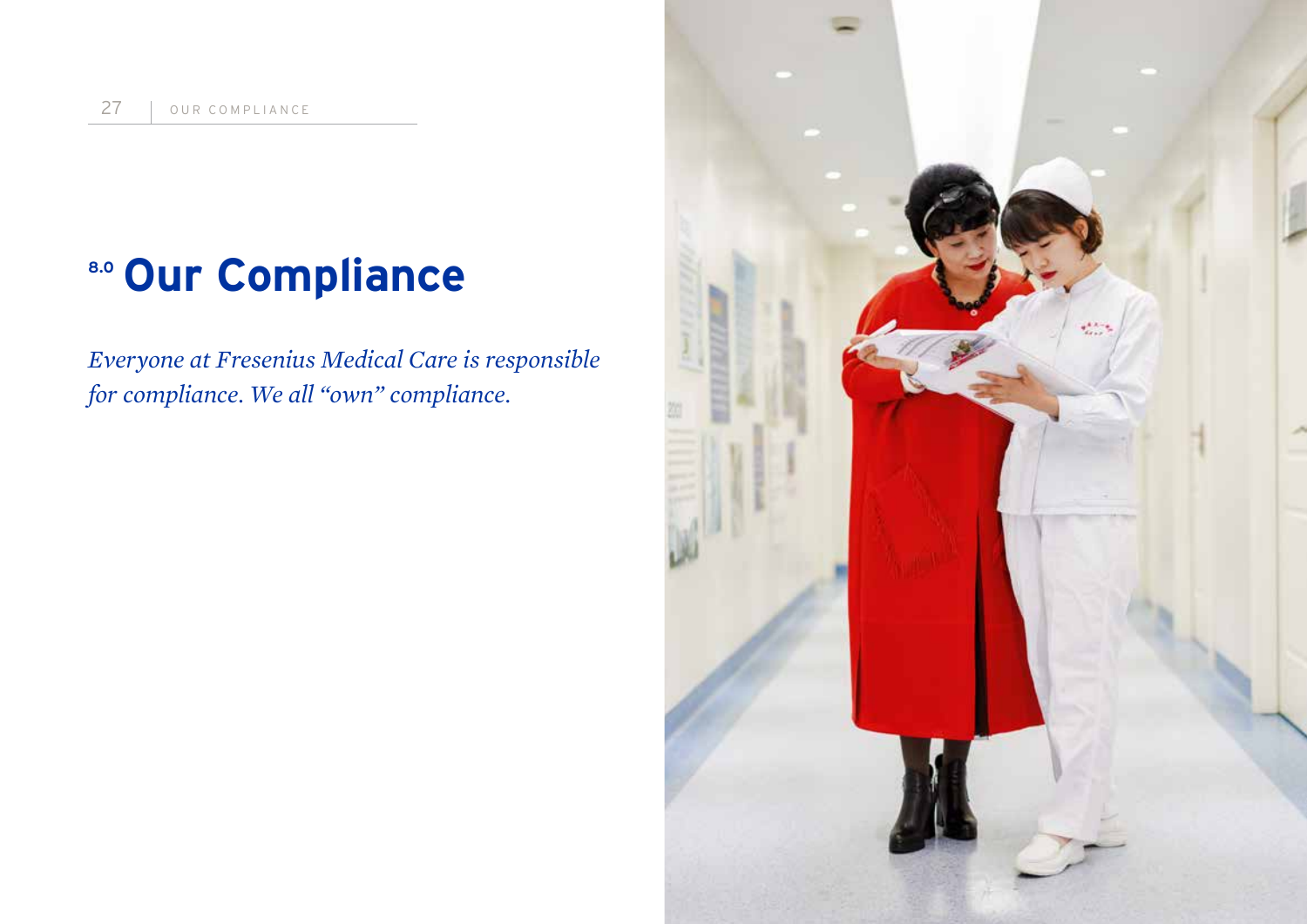## **8.1. Overview**

## **The compliance program consists of the following fundamental elements:**

- Policies, procedures, and standards
- Compliance training and education
- Compliance officers and committees
- Various channels to communicate compliance concerns, including the confidential Compliance Action Line
- Internal auditing and monitoring
- Standard disciplinary guidelines
- Prompt responses and corrective action concerning identified violations

## **If you are in doubt about what to do, or whether an action is appropriate, follow these steps:**

- Review this Code and Fresenius Medical Care policies
- Ask your immediate supervisor or other manager
- Contact your local or regional compliance officer, the corporate Compliance Department or the local or regional in-house counsel
- Call the respective Compliance Action Line if you are uncomfortable using any of the above resources or prefer to remain anonymous

## **8.2. Policies**

Fresenius Medical Care provides you with information you need to perform your duties in a way that is legal and ethical. This includes the following resources:

## **Code of Ethics and Business Conduct**

This Code addresses general compliance concepts and standards and gives a broad outline of expected behavior.

## **Policies**

Fresenius Medical Care has developed policies to provide specific direction in how to conform your work to the general principles described in this Code. The policies are tailored to the specific operations of each country and in accordance with each country's local laws.

## **In making business decisions, please consider the following:**

- **1** Am I in doubt that the conduct is legal?
- **2** Is the business conduct consistent with this Code, laws, and Fresenius Medical Care policy?
- **3** Will the business conduct help or hurt Fresenius Medical Care's global reputation?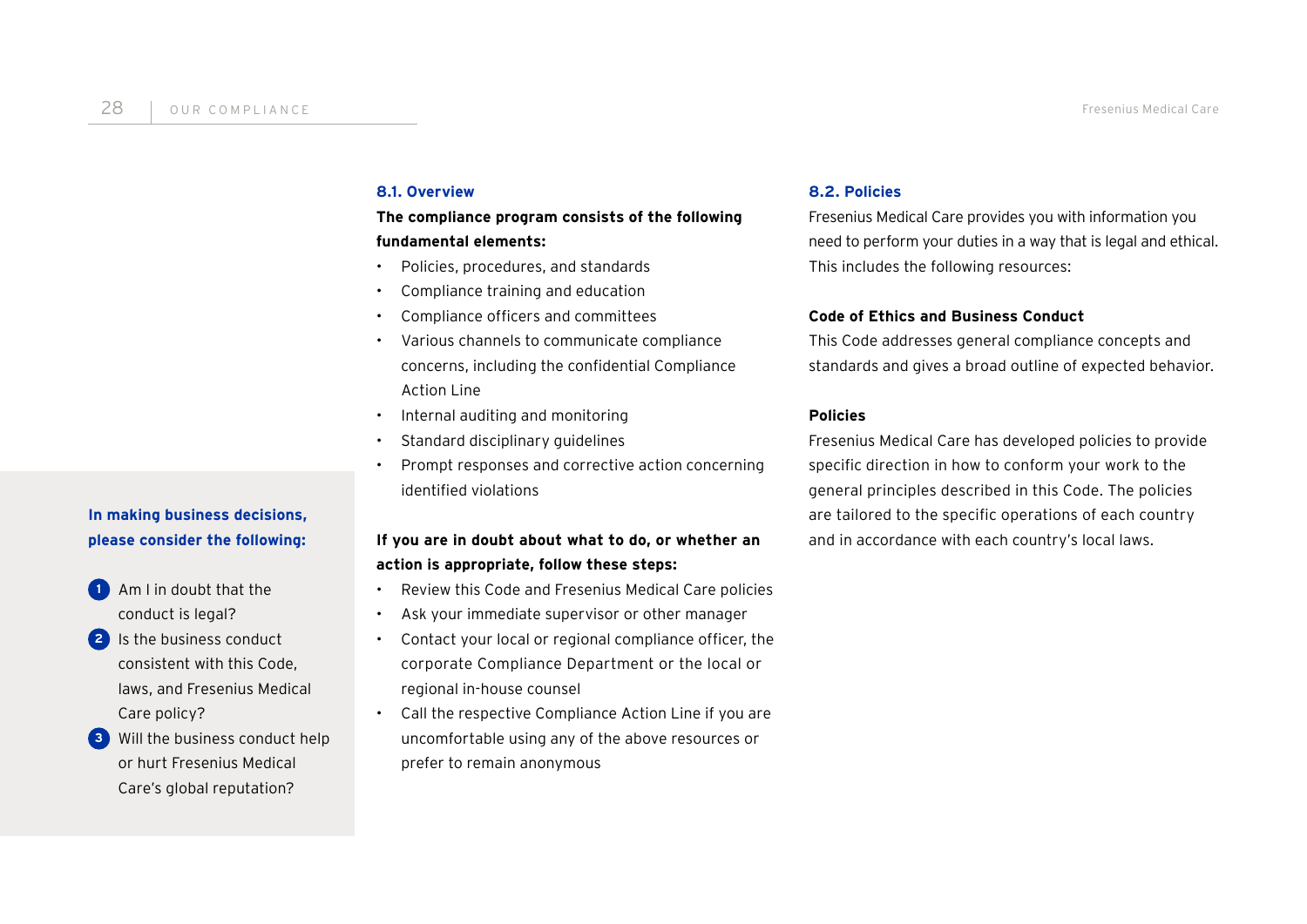### **8.3. Training**

Fresenius Medical Care provides training to help you do your job properly. The training discusses this Code and gives you information about the laws applicable to our business and your country.

Many functions within Fresenius Medical Care (such as sales and marketing, billing, and reimbursement, etc.) may have additional specialized training. You will be notified if your position requires this additional training.

#### **Our principle of non-retaliation**

The Company prohibits retaliation against any person who has made a report based on reasonable grounds of a suspected violation of law, this Code, or Fresenius Medical Care's guidelines or policies. If you believe you have been harassed or retaliated against for reporting or intending to report an actual or potential violation, report this matter to your Local or Regional Compliance Officer, the Corporate Compliance Department, your local Human Resources Department, or the Compliance Action Line.

Compliance training is mandatory.

### **8.4. Reporting Potential Violations**

Fresenius Medical Care is firmly committed to conducting business ethically and in accordance with laws that govern our industry. As such, the Company will investigate all alleged violations of law, this Code, and Company policy.

You can report potential violations of law, this Code, policy, or potentially unethical or inappropriate business practices to your supervisors, the Compliance, Legal, or Human Resources teams at any time. You (as well as external third parties) may also report confidentially and anonymously (when permissible under local law) to our Compliance Action Line (CAL).

## **If you have questions about reporting potential violations:**

If you would like to file a report or have further questions, please visit  $\rightarrow$  www.fresenius.ethicspoint.com or contact:

- $\rightarrow$  complianceactionline@fmc-ag.com (globally except USA and Russia),
- → compliance.ActionLine@fmc-na.com (USA) or
- $\rightarrow$  complianceactionline-russia@fmc-ag.com (Russia).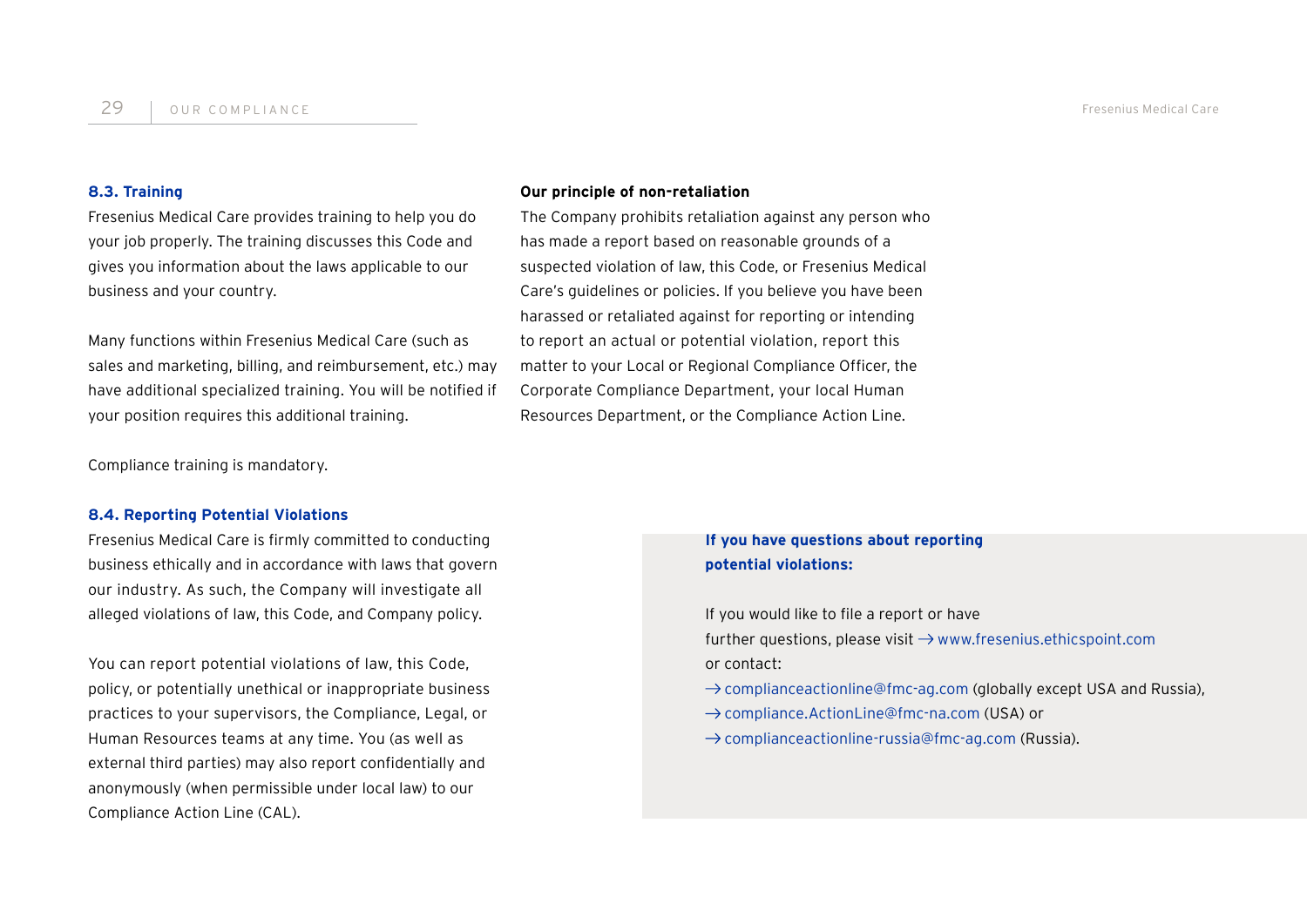## **8.5. Compliance Officers – Support**

The Compliance Department consists of experienced compliance professionals and provides support to all Departments of Fresenius Medical Care. You should make use of this resource if you face a situation that raises compliance concerns.

Fresenius Medical Care expects an open discussion of compliance issues. Often, asking a question is the best way to determine whether an action is appropriate. If you are unsure about whether a proposed action is appropriate, stop until you have asked and confirmed that you may proceed.

#### **8.6. Our Expectations and Your Responsibilities**

Fresenius Medical Care expects all employees to perform their duties in accordance with the Company's purpose, global values, policy, this Code, and the law.

## **We ask everyone at Fresenius Medical Care to adhere to the following:**

- **1** Live our global values every day by being collaborative, proactive, reliable, and excellent
- **2** Understand and act in accordance with this Code, the law, and our policies that apply to your duties
- **3** Do not engage in or knowingly tolerate, encourage, or condone behavior or actions that violate this Code, our policies, or the law
- **4** Reach out to your supervisor or the resources described in this Code if there are doubts about a business practice or behavior
- **5** Inform your supervisors, your Local or Regional Compliance Officer, the Corporate Compliance Department, the local Human Resources Department, or the respective Compliance Action Line if you suspect a violation of this Code, our policy, or the law
- **6** Support and help in investigations, if asked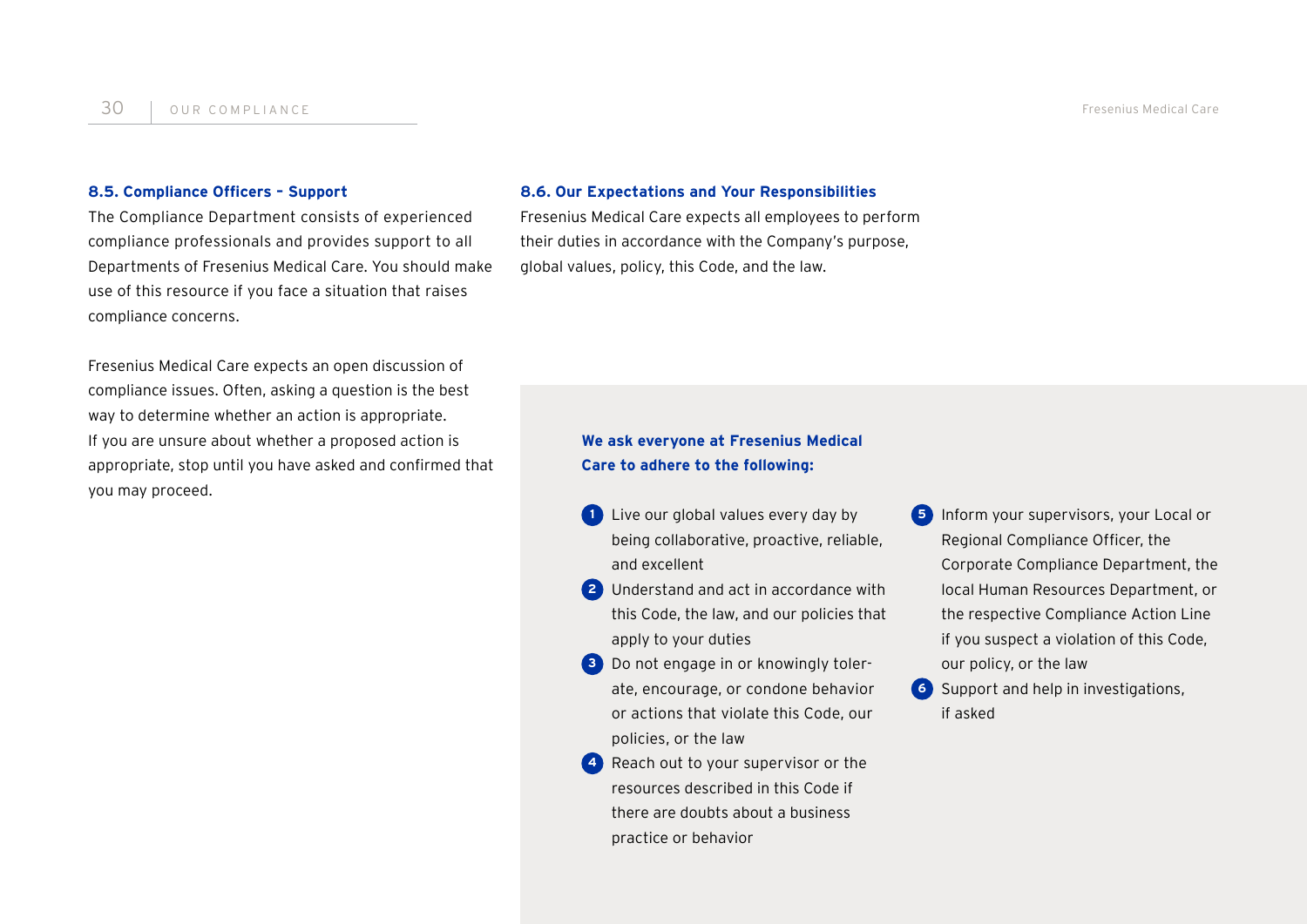## **Managers and supervisors are also encouraged to observe the following:**

- **1** Act as a role model
- **2** Ensure that employees reporting to you understand and act in compliance with this Code, our policies, and the law
- **3** Foster a work environment that encourages open, honest, and transparent communication
- **4** Promote a work environment that encourages questions to be asked, and address integrity issues that come to your attention
- **5** Initiate appropriate corrective action when this Code or our policy are not followed
- **6** Report any potential violations to Compliance or Human Resources, as appropriate
- **7** Ensure that acts of retaliation are not tolerated against any person who raises concerns or reports on reasonable grounds an actual or suspected violation of this Code, our policies, or the law